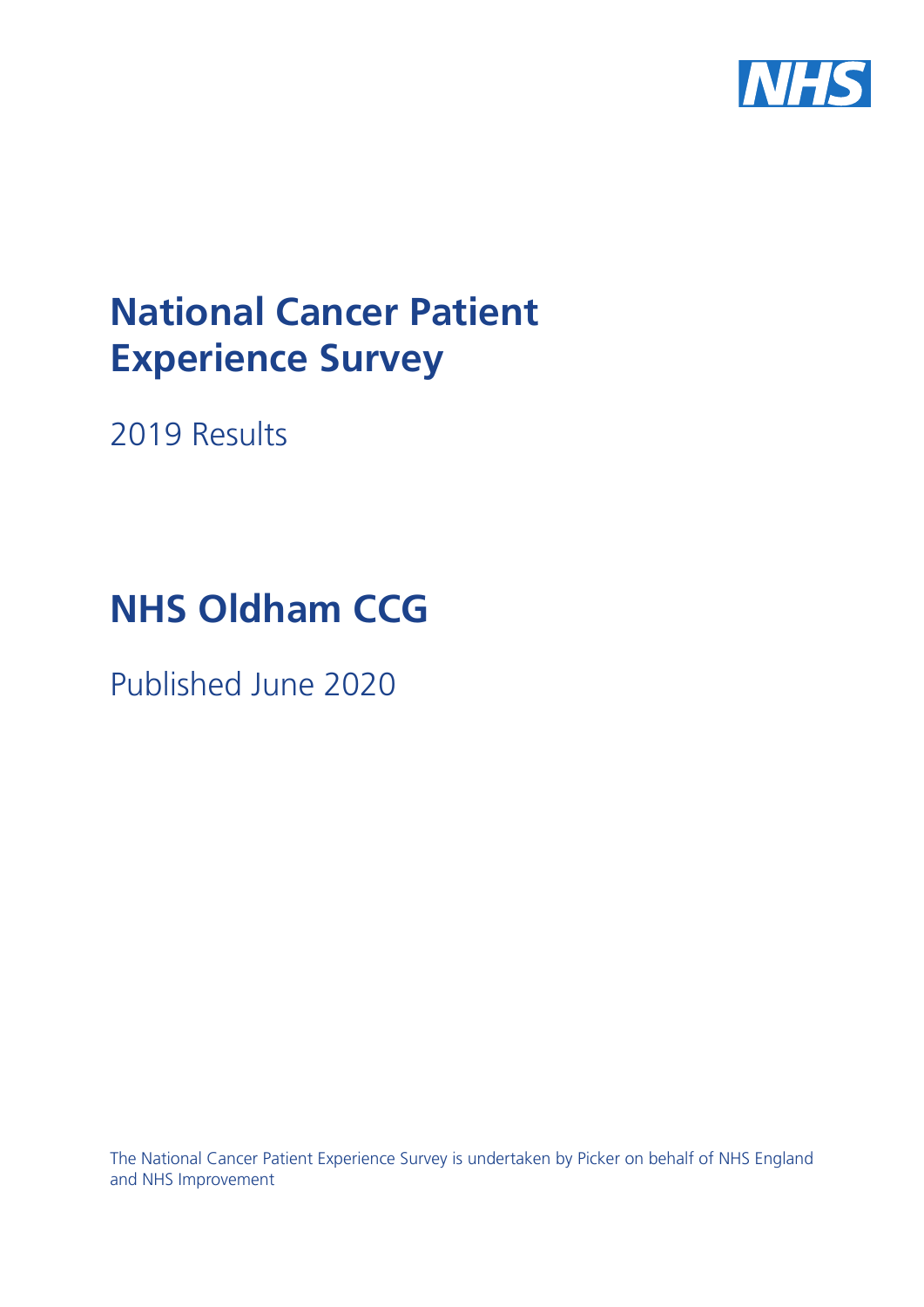# **Executive Summary** Case Mix Adjusted scores

### **Cancer Dashboard Questions**

The following seven questions are included in phase 1 of the Cancer Dashboard developed by Public Health England and NHS England:

Q61. Patient's average rating of care scored from very poor to very good

| 0   | $\overline{2}$                                                | 3 | 5 | 6 | 7 | 8   | $\mathsf{Q}$ | 10                                                                                            |
|-----|---------------------------------------------------------------|---|---|---|---|-----|--------------|-----------------------------------------------------------------------------------------------|
|     |                                                               |   |   |   |   | 8.6 |              |                                                                                               |
|     |                                                               |   |   |   |   |     |              | Q18. Patient definitely involved as much as they wanted in decisions about care and treatment |
|     |                                                               |   |   |   |   |     |              | Q19. Patient given the name of a CNS who would support them through their treatment           |
| 84% | Q20. Patient found it very or quite easy to contact their CNS |   |   |   |   |     |              |                                                                                               |
|     |                                                               |   |   |   |   |     |              | Q39. Patient always felt they were treated with respect and dignity while in hospital         |
|     | leaving hospital                                              |   |   |   |   |     |              | Q41. Hospital staff told patient who to contact if worried about condition or treatment after |
| 51% | treatment                                                     |   |   |   |   |     |              | Q55. General practice staff definitely did everything they could to support patient during    |

### **Questions Outside Expected Range**

|                                |            | Case Mix Adjusted Scores   |                            |                   |  |  |
|--------------------------------|------------|----------------------------|----------------------------|-------------------|--|--|
|                                | 2019 Score | Lower<br>Expected<br>Range | Upper<br>Expected<br>Range | National<br>Score |  |  |
| Q57. Patient given a care plan | 53%        | 38%                        |                            |                   |  |  |

|                                                                                             |            | Case Mix Adjusted Scores   |                            |                   |
|---------------------------------------------------------------------------------------------|------------|----------------------------|----------------------------|-------------------|
|                                                                                             | 2019 Score | Lower<br>Expected<br>Range | Upper<br>Expected<br>Range | National<br>Score |
| Q28. Afterwards, staff completely explained how operation had gone in understandable<br>wav | 71%        | 72%                        | 87%                        | 79%               |
| Q44. Cancer doctor had the right documents at patient's last outpatient appointment         | 92%        | 93%                        | 99%                        | 96%               |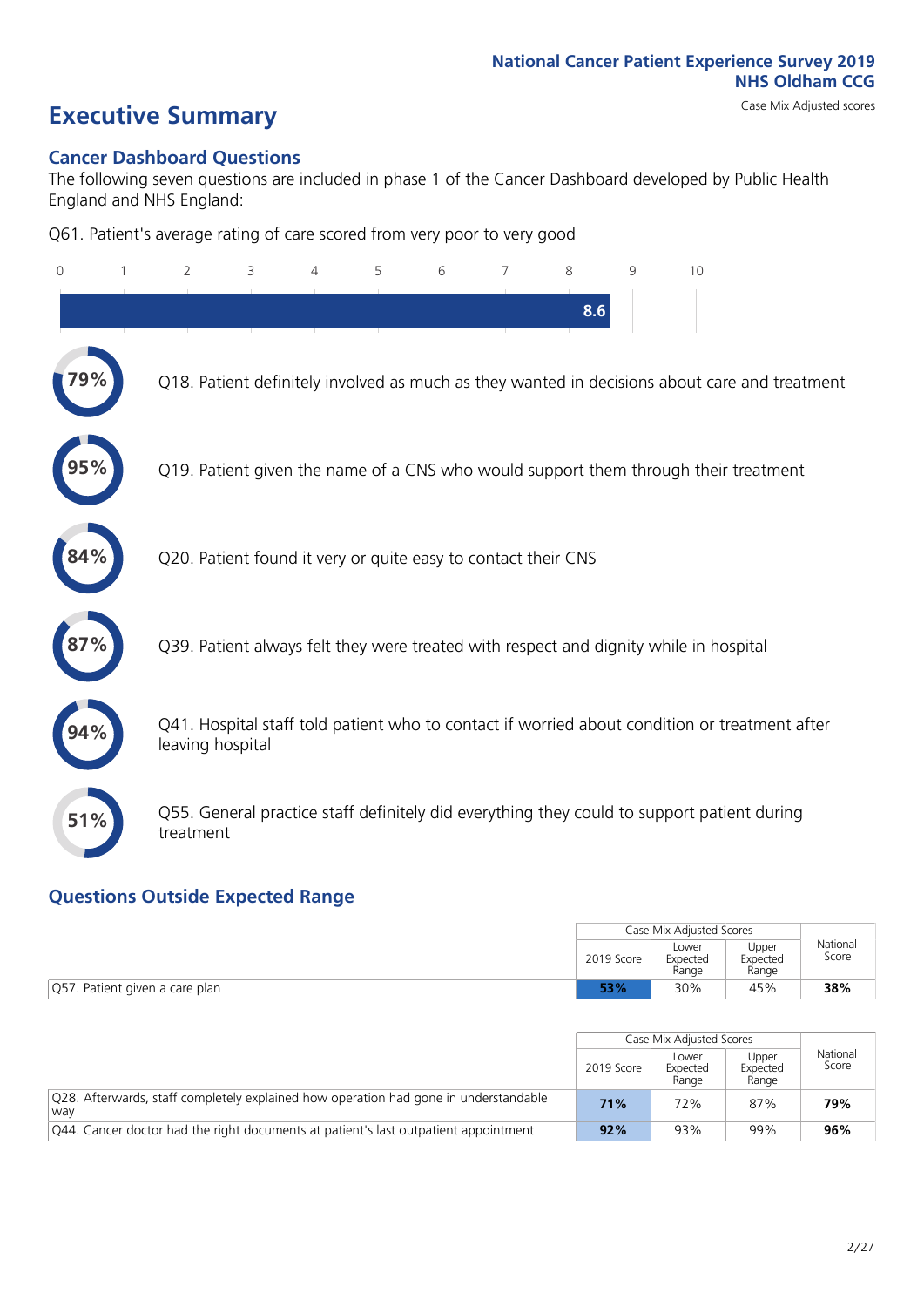# **Introduction**

The National Cancer Patient Experience Survey 2019 is the ninth iteration of the survey first undertaken in 2010. It has been designed to monitor national progress on cancer care; to provide information to drive local quality improvements; to assist commissioners and providers of cancer care; and to inform the work of the various charities and stakeholder groups supporting cancer patients.

The survey was overseen by a national Cancer Patient Experience Advisory Group. This Advisory Group set the principles and objectives of the survey programme and guided questionnaire development. The survey was commissioned and managed by NHS England. The survey provider, Picker, is responsible for designing, running and analysing the survey.

The 2019 survey involved 143 NHS Trusts. Out of 111,366 people, 67,858 people responded to the survey, yielding a response rate of 61%.

# **Methodology**

### **Eligibility, eldwork and survey methods**

The sample for the survey included all adult (aged 16 and over) NHS patients, with a confirmed primary diagnosis of cancer, discharged from an NHS Trust after an inpatient episode or day case attendance for cancer related treatment in the months of April, May and June 2019. The fieldwork for the survey was undertaken between December 2019 and March 2020.

As in the previous four years, the survey used a mixed mode methodology. Questionnaires were sent by post, with two reminders where necessary, but also included an option to complete the questionnaire online. A Freephone helpline and email was available for respondents to opt out, ask questions about the survey, enable them to complete their questionnaire over the phone and provide access to a translation and interpreting facility for those whose first language was not English.

### **Case-mix adjustment**

Both unadjusted and adjusted scores are presented in this report. Case-mix adjusted scores allows us to account for the impact that differing patient populations might have on results. By using the case-mix adjusted estimates we can obtain a greater understanding of how a CCG is performing given their patient population. The factors taken into account in this case-mix adjustment are gender, age, ethnic group, deprivation, and tumour group.

### **Scoring methodology**

Fifty-two questions from the questionnaire are scored as these questions relate directly to patient experience. For all but one question (Q61), scores are presented as the percentage of positive responses out of all scored responses. For Q61, respondents rate their overall care on a scale of 0 to 10, of which the average was calculated for this question's presented score. The percentages in this report have been rounded to the nearest percentage point. Therefore, in some cases the figures do not appear to add up to 100%.

### **Statistical significance**

In the reporting of 2019 results, appropriate statistical tests have been undertaken to identify unadjusted scores for which the change over time is 'statistically significant'. Thirty-seven scored questions in 2019 have been compared with those of 2018 and a statistically significant change between the two years has been reported where identified.

For the scored questions that are comparable beyond 2018, statistically significant change over the five years has also been reported where identified. A statistically significant difference means that the change in the result is very unlikely to have occurred by sampling variation.

### **Suppression**

### **Question-level suppression**

For scores where the base size per question is  $<$ 21, the score will be suppressed and replaced with an asterisk (\*). The base size will include neutral response options.

### **Double suppression**

If any group within a particular sub-group breakdown (such as the tumour group breakdown) has <21 responses, then the figure for this particular group is suppressed and replaced with an asterisk (\*). If there is only one group within the sub-group breakdown that has <21 respondents, and is therefore suppressed, the group with the next lowest number of respondents is also supressed and replaced with an asterisk (\*) (regardless if it is greater than or less than 21).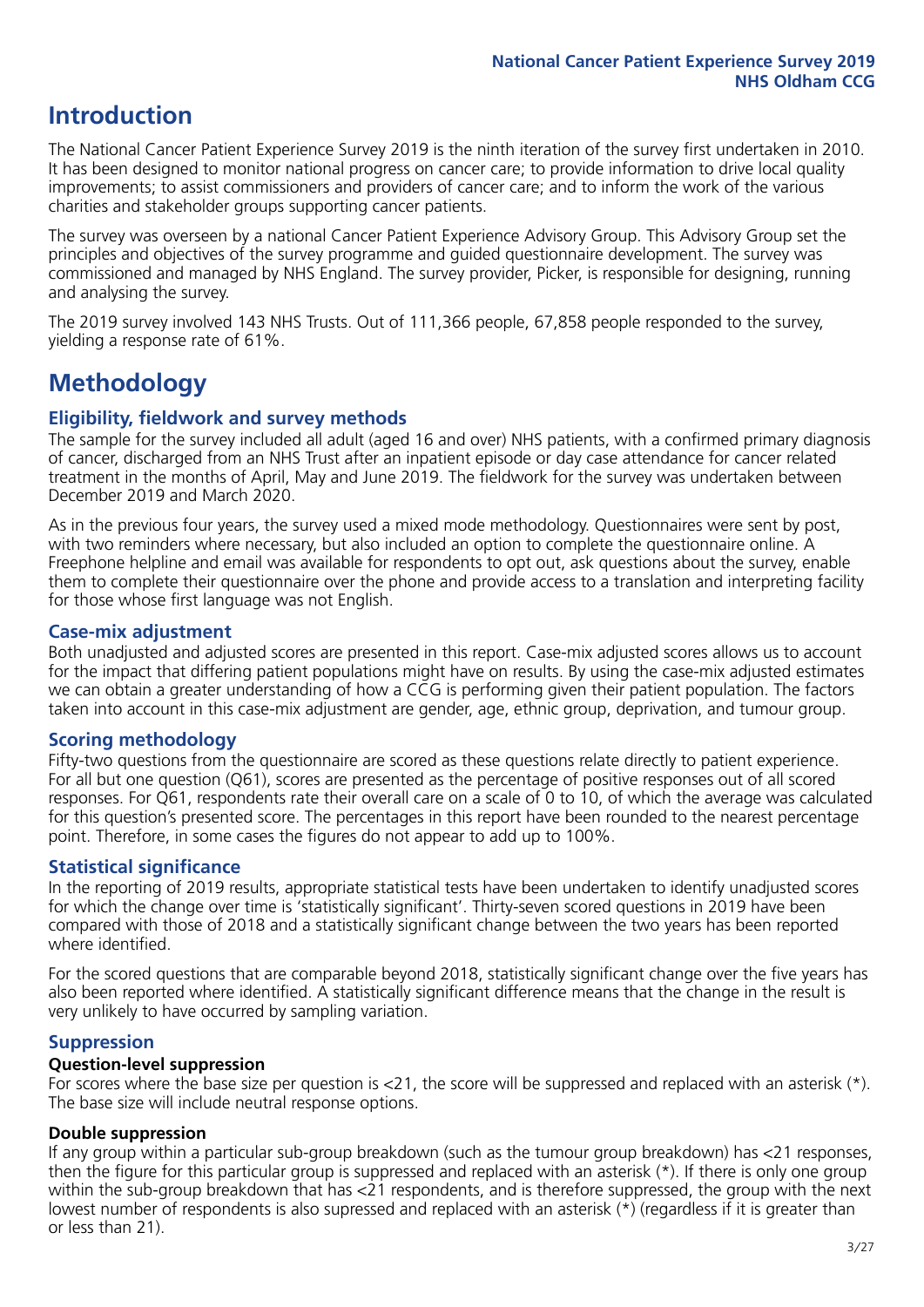# **Understanding the results**

This report shows how this CCG scored for each question in the survey, compared with national results and previous year's results. It is aimed at helping individual CCGs to understand their performance and identify areas for local improvement. Below is a description of the type of results presented within this report and how to understand them.

### **Expected range charts**

The expected range charts in this report show a bar with the lowest and highest score received for each question nationally. Within this bar, an expected range is given (in grey) and a black diamond represents the actual score for this CCG.

CCGs whose score is above the upper limit of the expected range (in the dark blue) are positive outliers, with a score statistically significantly higher than the national mean. This indicates that the CCG performs better than what CCGs of the same size and demographics are expected to perform. The opposite is true if the score is below the lower limit of the expected range (in the light blue); these are negative outliers. For scores within the expected range (in the grey), the score is what we would expect given the CCG's size and demographics.

### **Comparability tables**

The comparability tables show the 2018 and 2019 unadjusted scores for this CCG for each scored question. If there is a significant change from 2018 and 2019 or overall from 2015 to 2019, an arrow will be presented for the direction of change. The adjusted 2019 score will also be presented for each scored question along with the lower and upper expected range and national score. Scores above the upper limit of the expected range will be highlighted dark blue, scores below the lower limit of the expected range will be highlighted light blue, and scores within the lower and upper limit of the expected ranges will be highlighted grey.

### **Tumour type tables**

The tumour type tables show the unadjusted scores for each scored question for each of the 13 tumour groups. The national score for that tumour group is also shown. Unadjusted scores for the same tumour type across different CCGs may not be comparable, as they do not account for the impact that differing patient populations might have on results. Central nervous system is abbreviated as 'CNS' and lower gastrointestinal tract is abbreviated as 'LGT' throughout this report.

### **Year on year charts**

The year on year charts show five columns representing the unadjusted scores of the last five years (2015, 2016, 2017, 2018 and 2019) for each scored question.

### **Notes on specific questions**

Following the development phase of the 2019 survey, several changes were made to the questionnaire. Six scored questions were amended (Q5, Q18, Q30, Q35, Q56 and Q60) and one non-scored question (Q29) was amended that impacted the comparability of questions Q30 to Q41. Of all questions changed or impacted by change, only Q60 is presented with historical comparisons; though the results should be interpreted with caution.

### **Unadjusted data and case-mix adjusted data**

Unadjusted data should be used to see the actual responses from patients relating to the CCG. Case-mix adjusted data, together with expected ranges, should be used to understand whether the results are significantly higher or lower than national results taking account of the patient mix.

### **Further information**

This research was carried out in accordance with the international standard for organisations conducting social research (accreditation to ISO20252:2012; certificate number GB08/74322). The 2019 survey data has been produced and published in line with the Code of Practice for Official Statistics.

For more information on the methodology, please see the Technical Document. It can be viewed along with the 2019 questionnaire and survey quidance on the website at [www.ncpes.co.uk](https://www.ncpes.co.uk/supporting-documents). For all other outputs at National, Trust, CCG and Cancer Alliance level, please see the PDF reports, Excel tables and dashboards at [www.ncpes.co.uk.](https://www.ncpes.co.uk/current-results)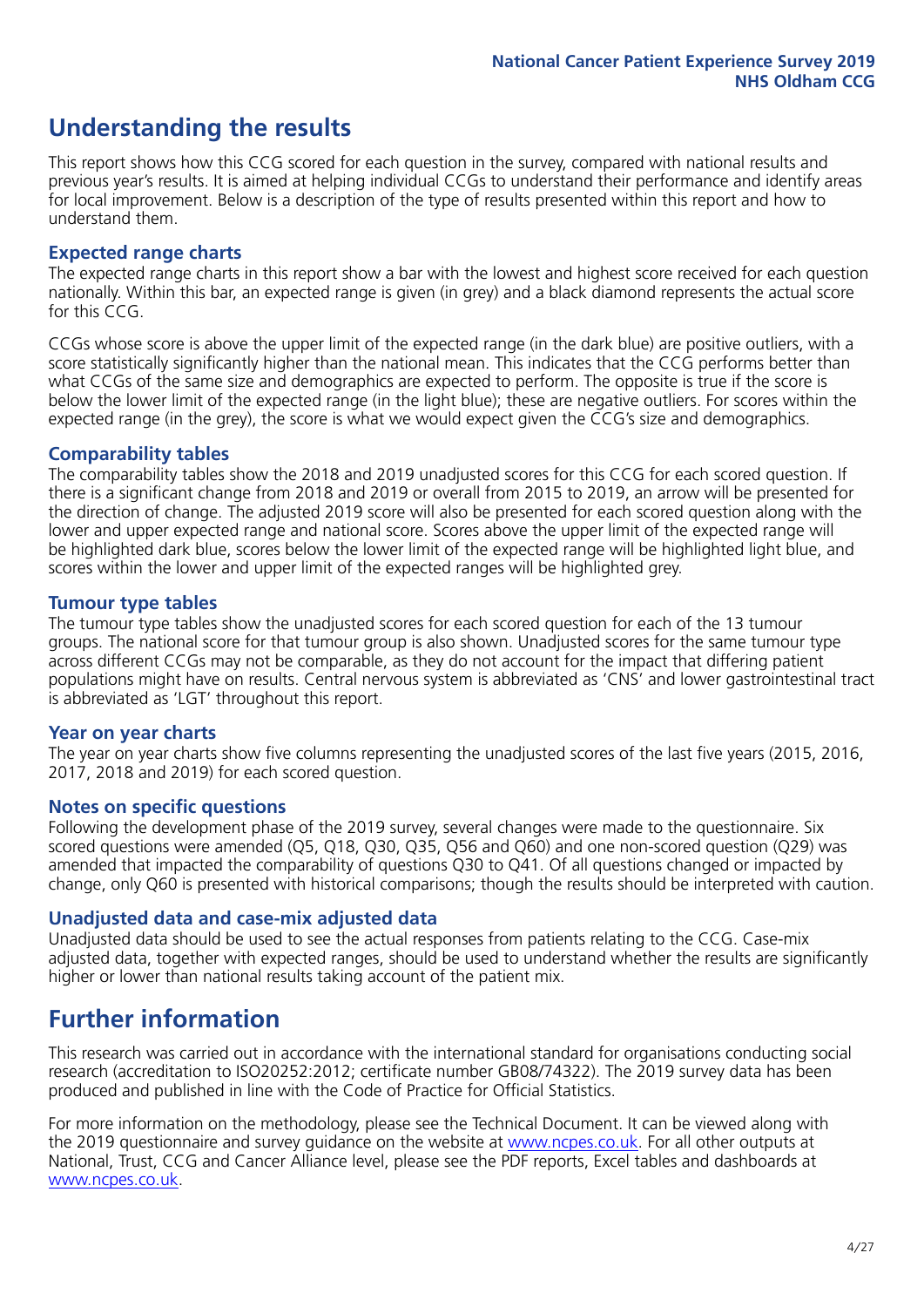### **Response Rate**

### **Overall Response Rate**

211 patients responded out of a total of 401 patients, resulting in a response rate of 53%.

|          | Sample Size | Adjusted<br>Sample | Completed | Response Rate |
|----------|-------------|--------------------|-----------|---------------|
| CCG      | 424         | 401                | 211       | 53%           |
| National | 119.855     | 111.366            | 67.858    | 61%           |

### **Respondents by Survey Type**

|                            | Number of<br>Respondents |
|----------------------------|--------------------------|
| Online                     | 19                       |
| Paper                      | 192                      |
| Phone                      |                          |
| <b>Translation Service</b> |                          |

### **Respondents by Tumour Group**

|                      | Number of<br>Respondents |
|----------------------|--------------------------|
| Brain / CNS          | ∩                        |
| <b>Breast</b>        | 32                       |
| Colorectal / LGT     | 30                       |
| Gynaecological       | 7                        |
| Haematological       | 48                       |
| <b>Head and Neck</b> | 10                       |
| Lung                 | 11                       |
| Prostate             | 25                       |
| Sarcoma              | 1                        |
| Skin                 | 8                        |
| <b>Upper Gastro</b>  | 6                        |
| Urological           | 18                       |
| Other                | 15                       |

### **Respondents by Age and Gender**

Respondents year of birth has been used to determine age. This information has been amalgamated into 8 age bands. The age and gender distribution for the CCG was as follows:

|        | Age 16-24 | Age 25-34 | Age 35-44 | Age 45-54 | Age 55-64 | Age 65-74 | Age 75-84 | Age 85+        | Total           |
|--------|-----------|-----------|-----------|-----------|-----------|-----------|-----------|----------------|-----------------|
| Male   |           |           |           |           | 28        | 49        | 26        |                | 116             |
| Female |           |           | 4         | ל ו       |           | 36        | 16        |                | 95              |
| Total  |           |           | 4         | 21        | 45        | 85        | 42        | $\overline{4}$ | 21 <sup>1</sup> |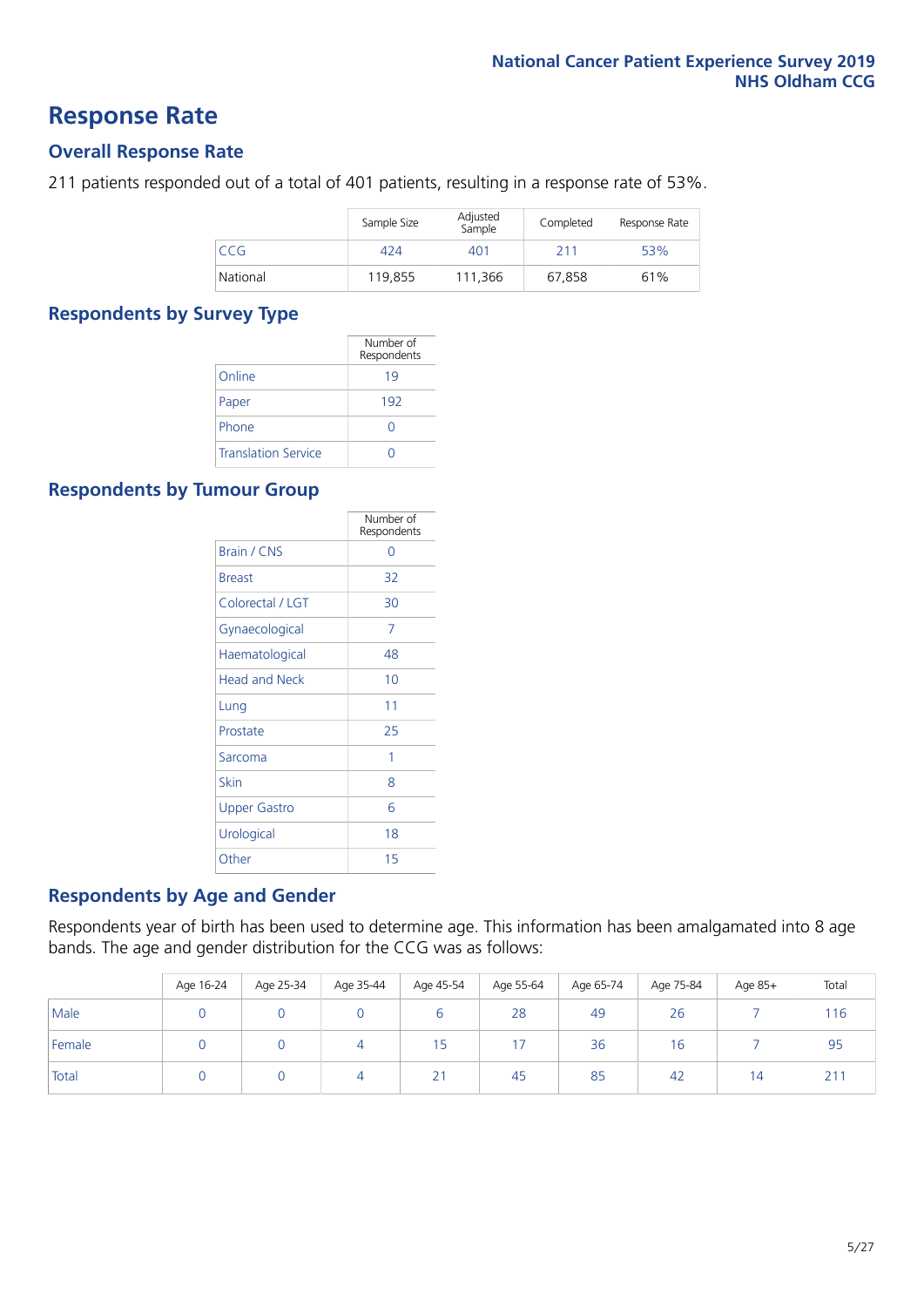# **Expected Range Charts**

| Lower Expected Range<br>Average                                                                                                                                                                                                                                                                                                                                                                                                                                                                                             |       |     |     |     | Upper Expected Range |     |            | Case Mix Adjusted Score |                   |     |                 |
|-----------------------------------------------------------------------------------------------------------------------------------------------------------------------------------------------------------------------------------------------------------------------------------------------------------------------------------------------------------------------------------------------------------------------------------------------------------------------------------------------------------------------------|-------|-----|-----|-----|----------------------|-----|------------|-------------------------|-------------------|-----|-----------------|
| <b>SEEING YOUR GP</b><br>Q1. Saw GP once or twice before being told they needed to go to<br>hospital<br>Q2. Patient thought they were seen as soon as necessary                                                                                                                                                                                                                                                                                                                                                             | 0%    | 10% | 20% | 30% | 40%                  | 50% | 60%        | 70% 80%                 | 77%<br>81%        |     | 90% 100%        |
| <b>DIAGNOSTIC TESTS</b><br>Q5. Received all the information needed about the test<br>Q6. The length of time waiting for the test to be done was about<br>right<br>Q7. Test results explained in completely understandable way                                                                                                                                                                                                                                                                                               | 0%    | 10% | 20% | 30% | 40%                  | 50% | 60%        | 70%                     | 80%<br>84%<br>77% | 93% | 90% 100%        |
| <b>FINDING OUT WHAT WAS WRONG WITH YOU</b><br>Q10. Patient told they could bring a family member or friend when<br>first told they had cancer<br>Q11. Patient felt they were told sensitively that they had cancer<br>Q12. Patient completely understood the explanation of what was<br>wrong<br>Q13. Patient given easy to understand written information about<br>the type of cancer they had                                                                                                                             | $0\%$ | 10% | 20% | 30% | 40%                  | 50% | 60%        | 70%<br>72%              | 80%<br>81%<br>78% | 85% | 90% 100%        |
| <b>DECIDING THE BEST TREATMENT FOR YOU</b><br>Q14. Patient felt that treatment options were completely explained<br>Q15. Patient felt possible side effects were definitely explained in<br>an understandable way<br>Q16. Patient definitely given practical advice and support in dealing<br>with side effects of treatment<br>Q17. Patient definitely told about side effects that could affect<br>them in the future<br>Q18. Patient definitely involved as much as they wanted in<br>decisions about care and treatment | $0\%$ | 10% | 20% | 30% | 40%                  | 50% | 60%<br>60% | 70%<br>72%<br>69%       | 80%<br>80%<br>79% |     | 90% 100%        |
| <b>CLINICAL NURSE SPECIALIST (CNS)</b><br>Q19. Patient given the name of a CNS who would support them<br>through their treatment<br>Q20. Patient found it very or quite easy to contact their CNS<br>Q21. Patient got understandable answers to important questions<br>all or most of the time                                                                                                                                                                                                                              | 0%    | 10% | 20% | 30% | 40%                  | 50% | 60%        | 70%                     | 80%<br>84%        | 89% | 90% 100%<br>95% |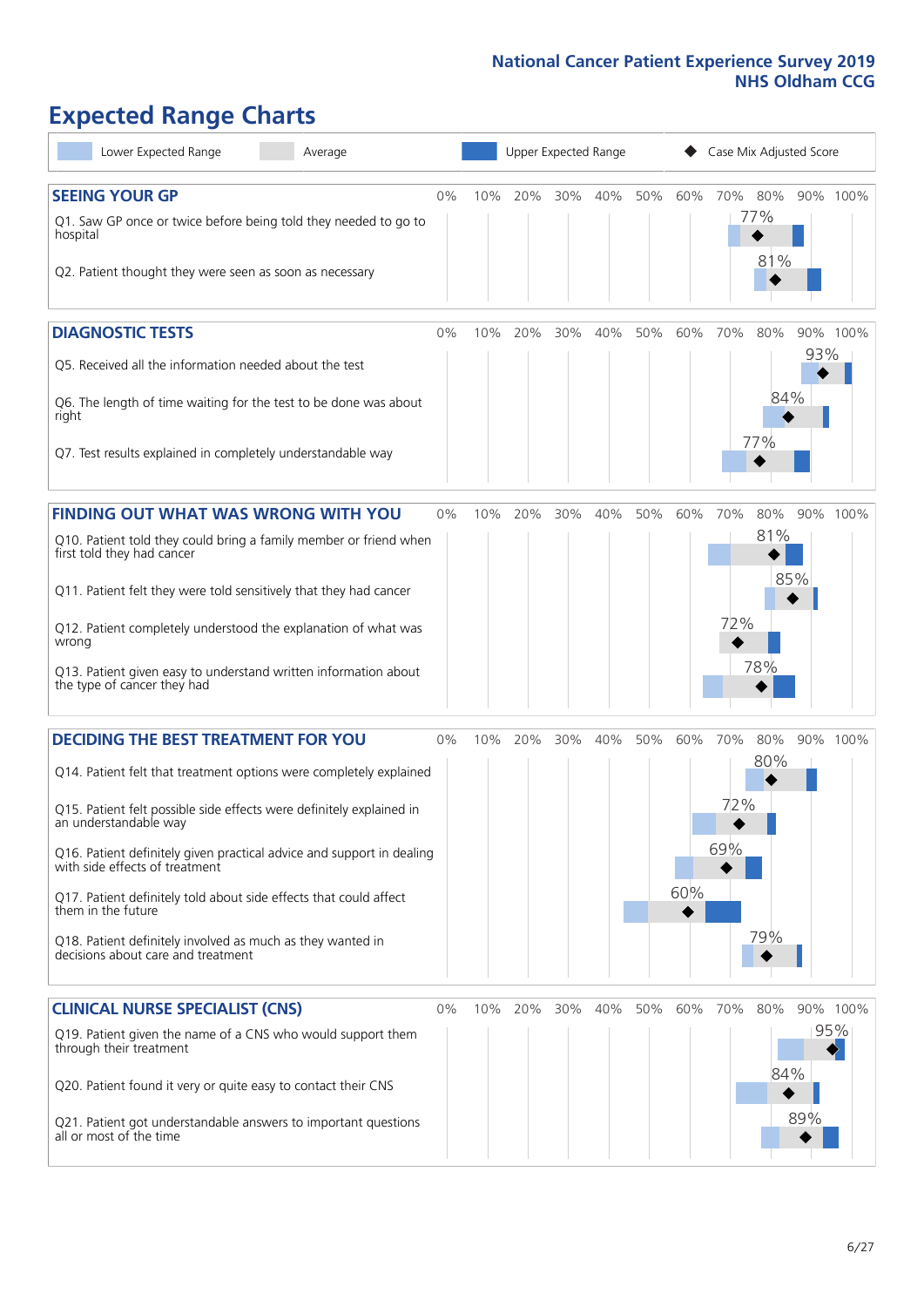# **Expected Range Charts**

| Lower Expected Range<br>Average                                                                                   |     | Upper Expected Range |         |     |     |     |     | Case Mix Adjusted Score |                 |  |
|-------------------------------------------------------------------------------------------------------------------|-----|----------------------|---------|-----|-----|-----|-----|-------------------------|-----------------|--|
| <b>SUPPORT FOR PEOPLE WITH CANCER</b><br>$0\%$<br>Q22. Hospital staff gave information about support or self-help | 10% | 20%                  | 30% 40% |     | 50% | 60% | 70% | 80%                     | 90% 100%<br>92% |  |
| groups for people with cancer                                                                                     |     |                      |         |     |     |     |     | 84%                     |                 |  |
| Q23. Hospital staff discussed or gave information about the impact<br>cancer could have on day to day activities  |     |                      |         |     |     |     |     |                         |                 |  |
| Q24. Hospital staff gave information on getting financial help or<br>possible benefits                            |     |                      |         |     |     |     | 71% |                         |                 |  |
| Q25. Hospital staff told patient they could get free prescriptions                                                |     |                      |         |     |     |     |     | 83%                     |                 |  |
| <b>OPERATIONS</b><br>$0\%$                                                                                        | 10% | 20%                  | 30%     | 40% | 50% | 60% | 70% | 80%                     | 90% 100%        |  |
| Q27. Beforehand, patient had all the information needed about the<br>operation                                    |     |                      |         |     |     |     |     |                         | 95%             |  |
| Q28. Afterwards, staff completely explained how operation had<br>gone in understandable way                       |     |                      |         |     |     |     | 71% |                         |                 |  |
| <b>HOSPITAL CARE AS AN INPATIENT</b><br>0%                                                                        | 10% | 20%                  | 30%     | 40% | 50% | 60% | 70% | 80%                     | 90% 100%        |  |
| Q30. Hospital staff didn't talk in front of patient as if patient wasn't<br>there                                 |     |                      |         |     |     |     |     | 85%                     |                 |  |
| Q31. Patient had confidence and trust in all doctors treating them                                                |     |                      |         |     |     |     |     | 83%                     |                 |  |
| Q32. Patient's family or someone close definitely felt able to talk to<br>a doctor                                |     |                      |         |     |     |     | 68% |                         |                 |  |
| Q33. Patient had confidence and trust in all the ward nurses<br>treating them                                     |     |                      |         |     |     |     | 73% |                         |                 |  |
| Q34. Patient thought there were always or nearly always enough<br>nurses on duty to care for them                 |     |                      |         |     |     | 64% |     |                         |                 |  |
| Q35. All hospital staff asked patient what name they prefer to be<br>called by                                    |     |                      |         |     |     |     | 70% |                         |                 |  |
| Q36. Patient always given enough privacy when discussing<br>condition or treatment                                |     |                      |         |     |     |     |     | 79%                     |                 |  |
| Q37. Patient definitely found hospital staff to discuss worries or<br>fears during their inpatient visit          |     |                      |         | 44% |     |     |     |                         |                 |  |
| Q38. Hospital staff definitely did everything they could to help<br>control pain                                  |     |                      |         |     |     |     |     | 76%                     |                 |  |
| Q39. Patient always felt they were treated with respect and dignity<br>while in hospital                          |     |                      |         |     |     |     |     |                         | 87%             |  |
| Q40. Patient given clear written information about what should or<br>should not do after leaving hospital         |     |                      |         |     |     |     |     |                         | 89%             |  |
| Q41. Hospital staff told patient who to contact if worried about<br>condition or treatment after leaving hospital |     |                      |         |     |     |     |     |                         | 94%             |  |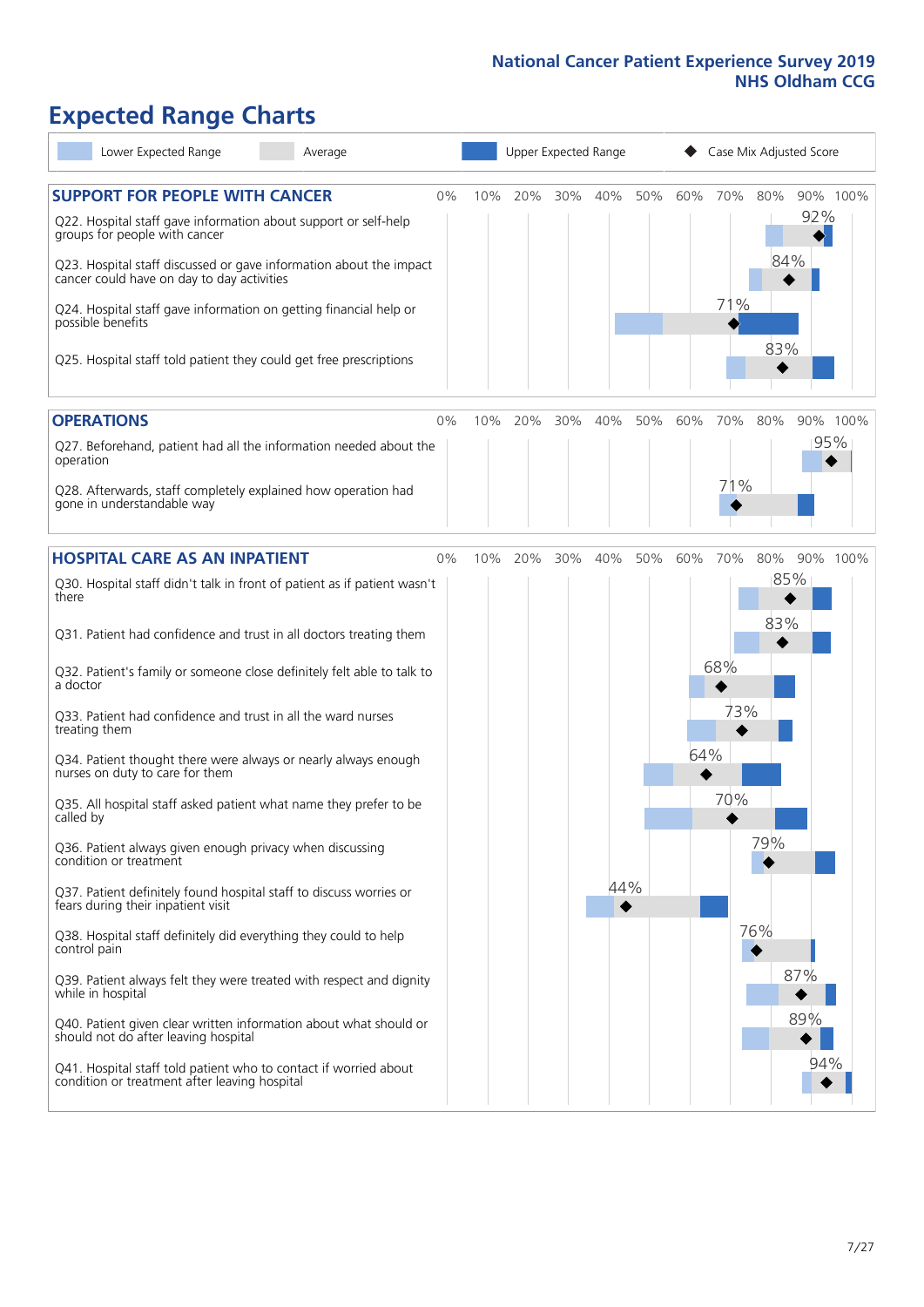# **Expected Range Charts**

| Lower Expected Range<br>Average                                                                                                                                                                                                                                                                                                                                                                                            |       |     |     |     | Upper Expected Range |            |            | Case Mix Adjusted Score |     |            |          |  |  |
|----------------------------------------------------------------------------------------------------------------------------------------------------------------------------------------------------------------------------------------------------------------------------------------------------------------------------------------------------------------------------------------------------------------------------|-------|-----|-----|-----|----------------------|------------|------------|-------------------------|-----|------------|----------|--|--|
| <b>HOSPITAL CARE AS A DAY PATIENT / OUTPATIENT 0%</b><br>Q43. Patient definitely found hospital staff to discuss worries or<br>fears during their outpatient or day case visit<br>Q44. Cancer doctor had the right documents at patient's last<br>outpatient appointment                                                                                                                                                   |       | 10% | 20% | 30% | 40%                  | 50%        |            | 60% 70%<br>67%<br>◆     | 80% | 92%        | 90% 100% |  |  |
| Q46. Beforehand patient completely had all information needed<br>about radiotherapy treatment<br>Q47. Patient completely given understandable information about<br>whether radiotherapy was working<br>Q49. Beforehand patient completely had all information needed<br>about chemotherapy treatment<br>Q50. Patient given enough information about whether<br>chemotherapy was working in a completely understandable way |       |     |     |     |                      |            | 59%        | 71%                     |     | 91%<br>88% |          |  |  |
| <b>HOME CARE AND SUPPORT</b>                                                                                                                                                                                                                                                                                                                                                                                               | 0%    | 10% | 20% | 30% | 40%                  | 50%        | 60%<br>60% | 70%                     | 80% |            | 90% 100% |  |  |
| Q51. Hospital staff definitely gave family or someone close all the<br>information needed to help care at home<br>Q52. Patient definitely given enough support from health or social<br>services during treatment<br>Q53. Patient definitely given enough support from health or social<br>services after treatment                                                                                                        |       |     |     |     | 45%<br>42%           |            |            |                         |     |            |          |  |  |
| <b>CARE FROM YOUR GENERAL PRACTICE</b>                                                                                                                                                                                                                                                                                                                                                                                     | 0%    | 10% | 20% | 30% | 40%                  | 50%        | 60%        | 70%                     | 80% |            | 90% 100% |  |  |
| Q54. GP given enough information about patient's condition and<br>treatment                                                                                                                                                                                                                                                                                                                                                |       |     |     |     |                      | 51%        |            |                         |     |            | 95%      |  |  |
| Q55. General practice staff definitely did everything they could to<br>support patient during treatment                                                                                                                                                                                                                                                                                                                    |       |     |     |     |                      |            |            |                         |     |            |          |  |  |
| <b>YOUR OVERALL NHS CARE</b><br>Q56. Different people treating and caring for patient always work<br>well together to give best possible care<br>Q57. Patient given a care plan<br>Q58. Overall the administration of care was good or very good                                                                                                                                                                           | $0\%$ | 10% | 20% | 30% | 40%                  | 50%<br>53% | 60%        | 70%<br>69%              | 80% | 85%        | 90% 100% |  |  |
| Q59. Patient felt length of time for attending clinics and<br>appointments for cancer was about right<br>Q60. Someone discussed with patient whether they would like to<br>take part in cancer research                                                                                                                                                                                                                    |       |     |     | 31% |                      |            |            | 66%                     |     |            |          |  |  |
| Q61. Patient's average rating of care scored from very poor to very<br>good                                                                                                                                                                                                                                                                                                                                                | 0     |     | 2   | 3   | 4                    | 5          | 6          |                         | 8   | 9<br>8.6   | 10       |  |  |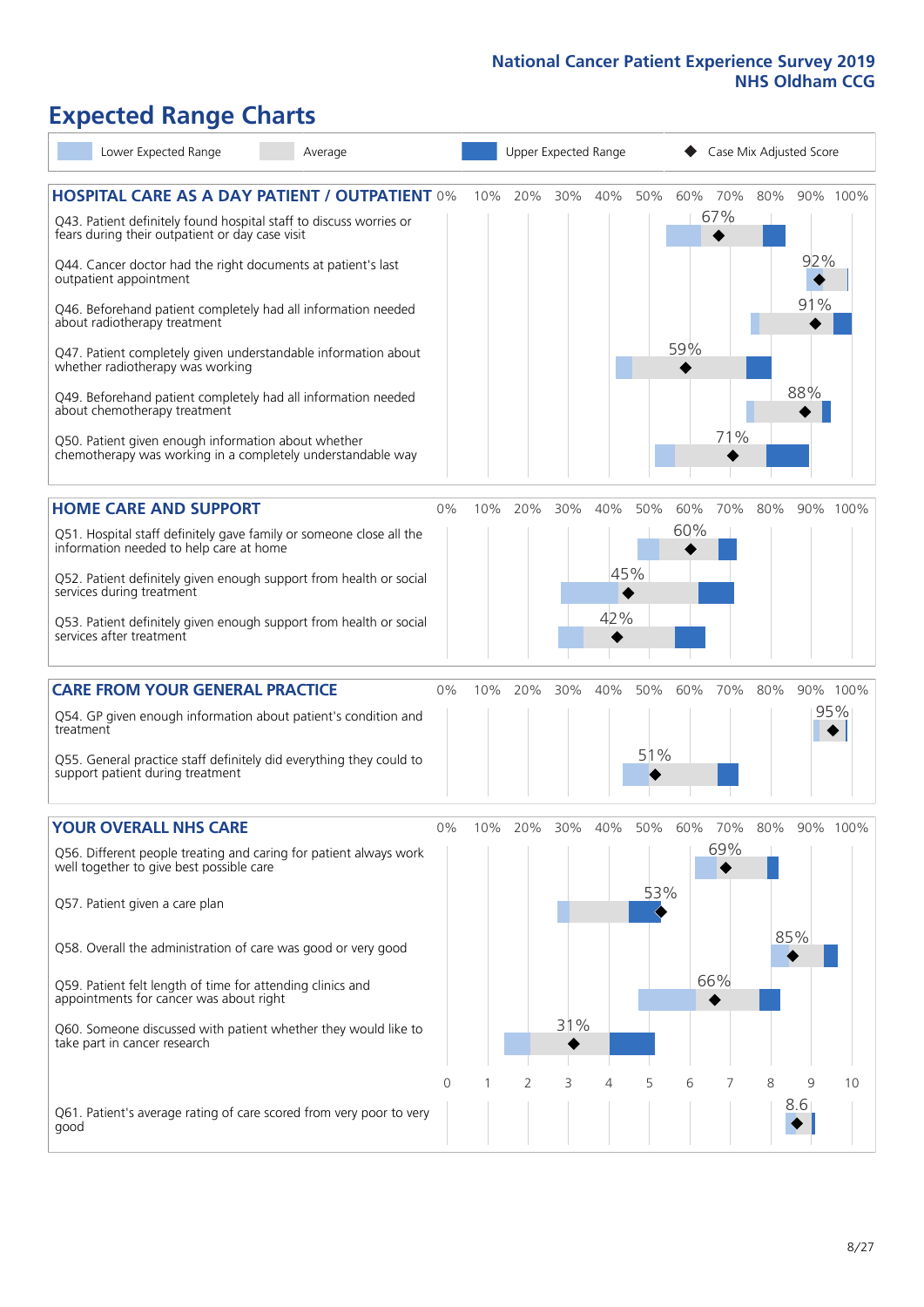# **Comparability Tables**

\* Indicates where a score has been suppressed because there are less than 21 responses.

\*\* No score available for 2018.

or  $\blacktriangledown$  $\blacktriangle$ 

Change 2018-2019: Indicates where 2019 score is significantly higher or lower than 2018 score Change Overall: Indicates significant change overall (2015, 2016, 2017, 2018 and 2019).

Adjusted Score below Lower Expected Range Adjusted Score between Upper and Lower Expected Ranges Adjusted Score above Upper Expected Range

|                                                                                                 |           |               | <b>Unadjusted Scores</b> |               |                         |                   |               | Case Mix Adjusted Scores |                                     |                   |
|-------------------------------------------------------------------------------------------------|-----------|---------------|--------------------------|---------------|-------------------------|-------------------|---------------|--------------------------|-------------------------------------|-------------------|
|                                                                                                 | 2018<br>n | 2018<br>Score | 2019<br>n                | 2019<br>Score | Change<br>2018-<br>2019 | Change<br>Overall | 2019<br>Score | Lower<br>Range           | Upper<br>Expected Expected<br>Range | National<br>Score |
| <b>SEEING YOUR GP</b>                                                                           |           |               |                          |               |                         |                   |               |                          |                                     |                   |
| Q1. Saw GP once or twice before being told they needed to go<br>to hospital                     | 121       | 78%           | 155                      | 75%           |                         |                   | 77%           | 72%                      | 85%                                 | 79%               |
| Q2. Patient thought they were seen as soon as necessary                                         | 203       | 88%           | 208                      | 81%           |                         |                   | 81%           | 79%                      | 89%                                 | 84%               |
|                                                                                                 |           |               |                          |               |                         |                   |               |                          |                                     |                   |
| <b>DIAGNOSTIC TESTS</b>                                                                         |           |               |                          |               |                         |                   |               |                          |                                     |                   |
| O5. Received all the information needed about the test                                          | $***$     | **            | 175                      | 93%           |                         |                   | 93%           | 92%                      | 98%                                 | 95%               |
| Q6. The length of time waiting for the test to be done was<br>about right                       | 171       | 92%           | 179                      | 84%           |                         |                   | 84%           | 83%                      | 93%                                 | 88%               |
| Q7. Test results explained in completely understandable way                                     | 172       | 76%           | 180                      | 77%           |                         |                   | 77%           | 74%                      | 86%                                 | 80%               |
| <b>FINDING OUT WHAT WAS WRONG WITH YOU</b>                                                      |           |               |                          |               |                         |                   |               |                          |                                     |                   |
| Q10. Patient told they could bring a family member or friend<br>when first told they had cancer | 184       | 72%           | 196                      | 81%           |                         |                   | 81%           | 70%                      | 84%                                 | 77%               |
| Q11. Patient felt they were told sensitively that they had cancer                               | 202       | 80%           | 211                      | 86%           |                         |                   | 85%           | 81%                      | 90%                                 | 86%               |
| Q12. Patient completely understood the explanation of what<br>was wrong                         | 206       | 75%           | 210                      | 71%           |                         |                   | 72%           | 67%                      | 79%                                 | 73%               |
| Q13. Patient given easy to understand written information<br>about the type of cancer they had  | 184       | 76%           | 188                      | 79%           |                         |                   | 78%           | 68%                      | 81%                                 | 74%               |

| <b>DECIDING THE BEST TREATMENT FOR YOU</b>                                                              |      |     |     |     |  |     |     |     |     |  |  |  |
|---------------------------------------------------------------------------------------------------------|------|-----|-----|-----|--|-----|-----|-----|-----|--|--|--|
| Q14. Patient felt that treatment options were completely<br>explained                                   | 186  | 87% | 189 | 81% |  | 80% | 78% | 89% | 83% |  |  |  |
| Q15. Patient felt possible side effects were definitely explained<br>in an understandable way           | 195  | 70% | 194 | 73% |  | 72% | 66% | 79% | 73% |  |  |  |
| Q16. Patient definitely given practical advice and support in<br>dealing with side effects of treatment | 193  | 64% | 199 | 70% |  | 69% | 61% | 74% | 67% |  |  |  |
| Q17. Patient definitely told about side effects that could affect<br>them in the future                 | 182  | 53% | 187 | 61% |  | 60% | 50% | 64% | 57% |  |  |  |
| Q18. Patient definitely involved as much as they wanted in<br>decisions about care and treatment        | $**$ | **  | 203 | 79% |  | 79% | 76% | 86% | 81% |  |  |  |

| <b>CLINICAL NURSE SPECIALIST (CNS)</b>                                                    |     |     |     |     |  |     |     |     |     |
|-------------------------------------------------------------------------------------------|-----|-----|-----|-----|--|-----|-----|-----|-----|
| Q19. Patient given the name of a CNS who would support them<br>through their treatment    | 204 | 96% | 201 | 95% |  | 95% | 88% | 96% | 92% |
| Q20. Patient found it very or quite easy to contact their CNS                             | 172 | 83% | 164 | 85% |  | 84% | 79% | 91% | 85% |
| Q21. Patient got understandable answers to important<br>questions all or most of the time | 156 | 88% | 147 | 88% |  | 89% | 82% | 93% | 87% |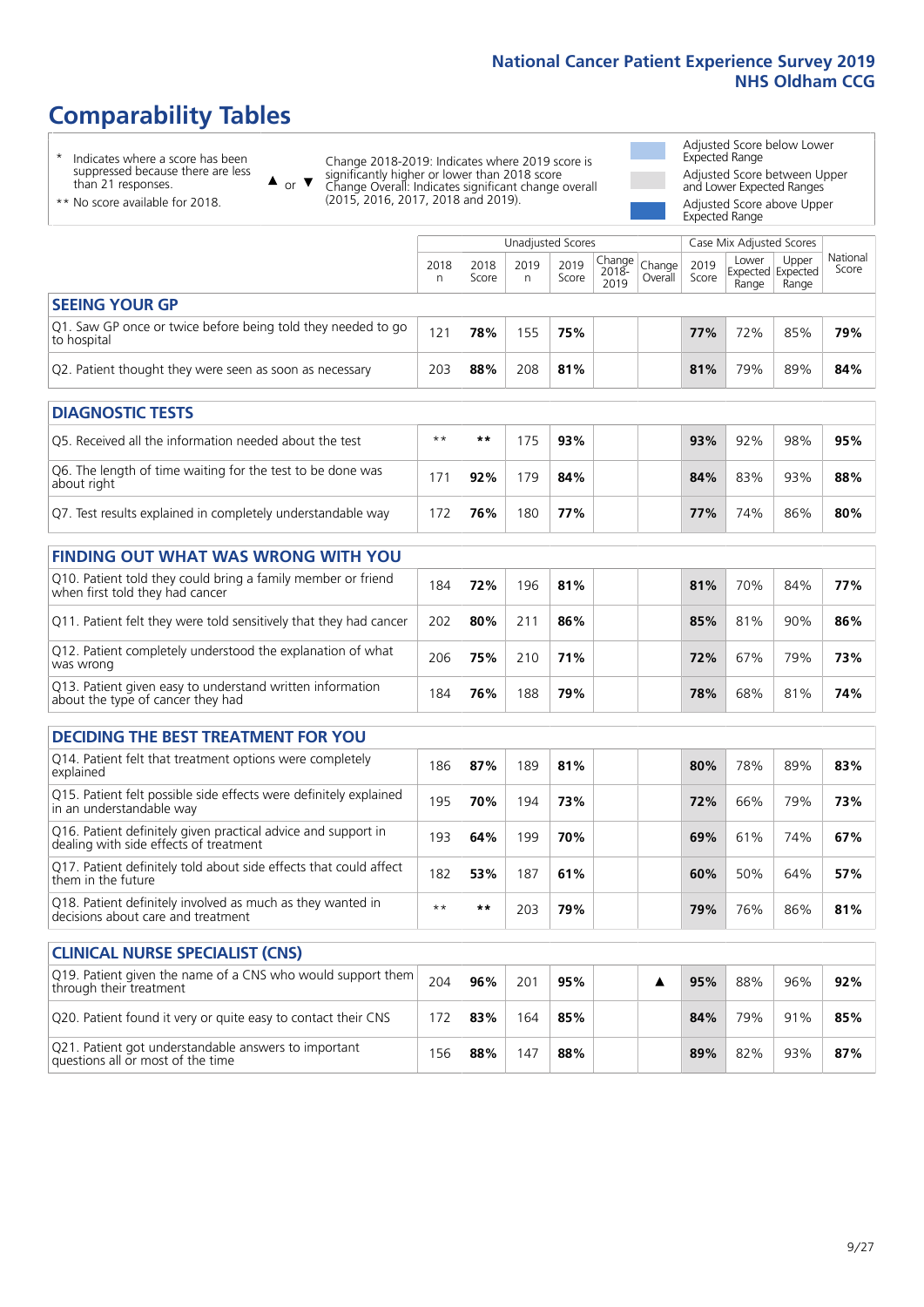# **Comparability Tables**

\* Indicates where a score has been suppressed because there are less than 21 responses.

\*\* No score available for 2018.

 $\triangle$  or  $\nabla$ 

Change 2018-2019: Indicates where 2019 score is significantly higher or lower than 2018 score Change Overall: Indicates significant change overall (2015, 2016, 2017, 2018 and 2019).

Adjusted Score below Lower Expected Range Adjusted Score between Upper and Lower Expected Ranges Adjusted Score above Upper Expected Range

|                                                                                                                   |              |               | <b>Unadjusted Scores</b> |               |                         |                   |               | Case Mix Adjusted Scores            |                |                   |
|-------------------------------------------------------------------------------------------------------------------|--------------|---------------|--------------------------|---------------|-------------------------|-------------------|---------------|-------------------------------------|----------------|-------------------|
|                                                                                                                   | 2018<br>n    | 2018<br>Score | 2019<br>n.               | 2019<br>Score | Change<br>2018-<br>2019 | Change<br>Overall | 2019<br>Score | Lower<br>Expected Expected<br>Range | Upper<br>Range | National<br>Score |
| <b>SUPPORT FOR PEOPLE WITH CANCER</b>                                                                             |              |               |                          |               |                         |                   |               |                                     |                |                   |
| Q22. Hospital staff gave information about support or self-help<br>groups for people with cancer                  | 173          | 85%           | 157                      | 92%           |                         |                   | 92%           | 83%                                 | 93%            | 88%               |
| Q23. Hospital staff discussed or gave information about the<br>impact cancer could have on day to day activities  | 135          | 86%           | 136                      | 85%           |                         |                   | 84%           | 78%                                 | 90%            | 84%               |
| Q24. Hospital staff gave information on getting financial help or<br>possible benefits                            | 110          | 66%           | 106                      | 71%           |                         |                   | 71%           | 53%                                 | 72%            | 63%               |
| Q25. Hospital staff told patient they could get free prescriptions                                                | 85           | 78%           | 82                       | 83%           |                         |                   | 83%           | 74%                                 | 90%            | 82%               |
| <b>OPERATIONS</b>                                                                                                 |              |               |                          |               |                         |                   |               |                                     |                |                   |
| Q27. Beforehand, patient had all the information needed about<br>the operation                                    | 116          | 97%           | 113                      | 95%           |                         |                   | 95%           | 93%                                 | 100%           | 96%               |
| Q28. Afterwards, staff completely explained how operation had<br>gone in understandable way                       | 114          | 68%           | 112                      | 71%           |                         |                   | 71%           | 72%                                 | 87%            | 79%               |
| <b>HOSPITAL CARE AS AN INPATIENT</b>                                                                              |              |               |                          |               |                         |                   |               |                                     |                |                   |
| Q30. Hospital staff didn't talk in front of patient as if patient<br>wasn't there                                 | $\star\star$ | **            | 119                      | 84%           |                         |                   | 85%           | 77%                                 | 90%            | 84%               |
| Q31. Patient had confidence and trust in all doctors treating<br>them                                             | $\star\star$ | $***$         | 123                      | 83%           |                         |                   | 83%           | 77%                                 | 90%            | 84%               |
| Q32. Patient's family or someone close definitely felt able to talk<br>to a doctor                                | $* *$        | **            | 103                      | 69%           |                         |                   | 68%           | 64%                                 | 81%            | 72%               |
| O33. Patient had confidence and trust in all the ward nurses<br>treating them                                     | $\star\star$ | **            | 121                      | 74%           |                         |                   | 73%           | 66%                                 | 82%            | 74%               |
| Q34. Patient thought there were always or nearly always<br>enough nurses on duty to care for them                 | $* *$        | **            | 122                      | 64%           |                         |                   | 64%           | 56%                                 | 73%            | 64%               |
| Q35. All hospital staff asked patient what name they prefer to<br>be called by                                    | $\star\star$ | $***$         | 121                      | 72%           |                         |                   | 70%           | 61%                                 | 81%            | 71%               |
| Q36. Patient always given enough privacy when discussing<br>condition or treatment                                | $* *$        | **            | 122                      | 80%           |                         |                   | 79%           | 78%                                 | 91%            | 85%               |
| Q37. Patient definitely found hospital staff to discuss worries or<br>fears during their inpatient visit          | $* *$        | **            | 86                       | 45%           |                         |                   | 44%           | 41%                                 | 62%            | 52%               |
| Q38. Hospital staff definitely did everything they could to help<br>control pain                                  | $* *$        | $***$         | 112                      | 77%           |                         |                   | 76%           | 76%                                 | 90%            | 83%               |
| Q39. Patient always felt they were treated with respect and<br>dignity while in hospital                          | $***$        | **            | 122                      | 88%           |                         |                   | 87%           | 82%                                 | 94%            | 88%               |
| Q40. Patient given clear written information about what should<br>or should not do after leaving hospital         | $* *$        | **            | 115                      | 89%           |                         |                   | 89%           | 80%                                 | 92%            | 86%               |
| Q41. Hospital staff told patient who to contact if worried about<br>condition or treatment after leaving hospital | $**$         | **            | 114                      | 94%           |                         |                   | 94%           | 90%                                 | 99%            | 94%               |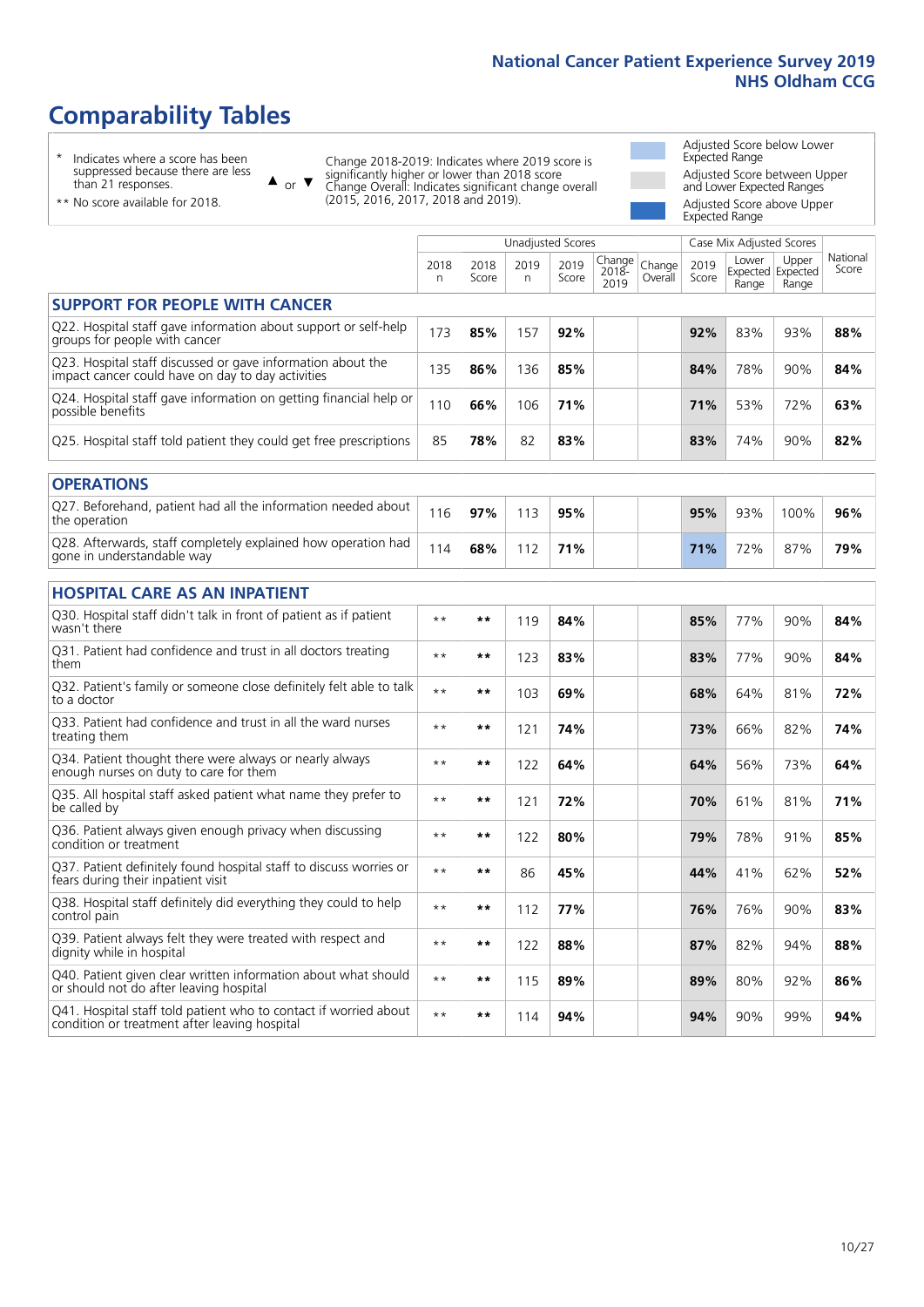# **Comparability Tables**

\* Indicates where a score has been suppressed because there are less than 21 responses.

\*\* No score available for 2018.

 $\triangle$  or  $\nabla$ 

Change 2018-2019: Indicates where 2019 score is significantly higher or lower than 2018 score Change Overall: Indicates significant change overall (2015, 2016, 2017, 2018 and 2019).

Adjusted Score below Lower Expected Range Adjusted Score between Upper and Lower Expected Ranges Adjusted Score above Upper Expected Range

|                                                                                                                       |           |               |            | <b>Unadjusted Scores</b> |                         |                   |               | Case Mix Adjusted Scores |                                     |                   |
|-----------------------------------------------------------------------------------------------------------------------|-----------|---------------|------------|--------------------------|-------------------------|-------------------|---------------|--------------------------|-------------------------------------|-------------------|
|                                                                                                                       | 2018<br>n | 2018<br>Score | 2019<br>n. | 2019<br>Score            | Change<br>2018-<br>2019 | Change<br>Overall | 2019<br>Score | Lower<br>Range           | Upper<br>Expected Expected<br>Range | National<br>Score |
| <b>HOSPITAL CARE AS A DAY PATIENT / OUTPATIENT</b>                                                                    |           |               |            |                          |                         |                   |               |                          |                                     |                   |
| Q43. Patient definitely found hospital staff to discuss worries or<br>fears during their outpatient or day case visit | 143       | 65%           | 137        | 69%                      |                         |                   | 67%           | 63%                      | 78%                                 | 71%               |
| Q44. Cancer doctor had the right documents at patient's last<br>outpatient appointment                                | 168       | 95%           | 172        | 92%                      |                         |                   | 92%           | 93%                      | 99%                                 | 96%               |
| Q46. Beforehand patient completely had all information needed<br>about radiotherapy treatment                         | 46        | 93%           | 54         | 91%                      |                         |                   | 91%           | 77%                      | 96%                                 | 86%               |
| Q47. Patient completely given understandable information<br>about whether radiotherapy was working                    | 39        | 56%           | 47         | 60%                      |                         |                   | 59%           | 46%                      | 74%                                 | 60%               |
| Q49. Beforehand patient completely had all information needed<br>about chemotherapy treatment                         | 70        | 80%           | 72         | 89%                      |                         |                   | 88%           | 76%                      | 93%                                 | 84%               |
| Q50. Patient given enough information about whether<br>chemotherapy was working in a completely understandable way    | 67        | 57%           | 65         | 72%                      |                         |                   | 71%           | 56%                      | 79%                                 | 68%               |
| <b>HOME CARE AND SUPPORT</b>                                                                                          |           |               |            |                          |                         |                   |               |                          |                                     |                   |
| Q51. Hospital staff definitely gave family or someone close all<br>the information needed to help care at home        | 172       | 52%           | 169        | 62%                      |                         |                   | 60%           | 52%                      | 67%                                 | 60%               |
| Q52. Patient definitely given enough support from health or<br>social services during treatment                       | 118       | 57%           | 128        | 45%                      |                         |                   | 45%           | 42%                      | 62%                                 | 52%               |
| Q53. Patient definitely given enough support from health or<br>social services after treatment                        | 81        | 48%           | 75         | 43%                      |                         |                   | 42%           | 34%                      | 56%                                 | 45%               |
| <b>CARE FROM YOUR GENERAL PRACTICE</b>                                                                                |           |               |            |                          |                         |                   |               |                          |                                     |                   |
| Q54. GP given enough information about patient's condition<br>and treatment                                           | 160       | 98%           | 169        | 95%                      |                         |                   | 95%           | 92%                      | 98%                                 | 95%               |
| Q55. General practice staff definitely did everything they could<br>to support patient during treatment               | 132       | 58%           | 132        | 52%                      |                         |                   | 51%           | 50%                      | 67%                                 | 58%               |
| <b>YOUR OVERALL NHS CARE</b>                                                                                          |           |               |            |                          |                         |                   |               |                          |                                     |                   |
| Q56. Different people treating and caring for patient always<br>work well together to give best possible care         | $* *$     | **            | 199        | 70%                      |                         |                   | 69%           | 67%                      | 79%                                 | 73%               |
| Q57. Patient given a care plan                                                                                        | 158       | 44%           | 167        | 55%                      |                         | ▲                 | 53%           | 30%                      | 45%                                 | 38%               |
| Q58. Overall the administration of care was good or very good                                                         | 207       | 87%           | 206        | 86%                      |                         |                   | 85%           | 84%                      | 93%                                 | 89%               |
| Q59. Patient felt length of time for attending clinics and<br>appointments for cancer was about right                 | 206       | 65%           | 205        | 68%                      |                         |                   | 66%           | 61%                      | 77%                                 | 69%               |
| Q60. Someone discussed with patient whether they would like<br>to take part in cancer research                        | 194       | 31%           | 187        | 29%                      |                         |                   | 31%           | 20%                      | 40%                                 | 30%               |
| Q61. Patient's average rating of care scored from very poor to<br>very good                                           | 202       | 8.7           | 203        | 8.7                      |                         |                   | 8.6           | 8.6                      | 9.0                                 | 8.8               |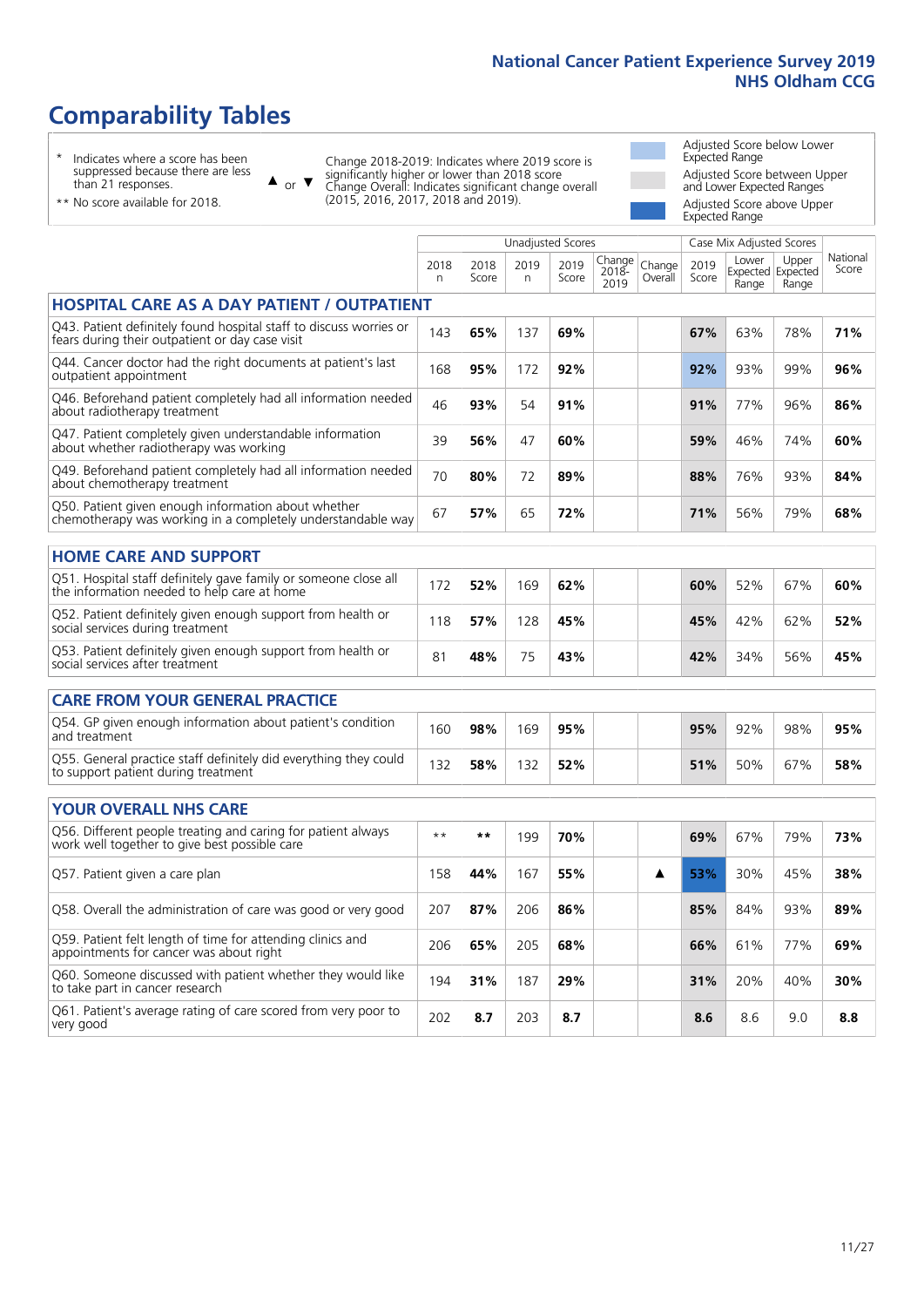- \* Indicates where a score has been suppressed because there are less than 21 responses.
- n.a. Indicates that there were no respondents for that tumour group.

| <b>SEEING YOUR GP</b>                           |            |              |               |            |                    |                |                  |         | Tumour Group |         |         |                 |                                                           |         |                |
|-------------------------------------------------|------------|--------------|---------------|------------|--------------------|----------------|------------------|---------|--------------|---------|---------|-----------------|-----------------------------------------------------------|---------|----------------|
|                                                 |            | Brain<br>CNS | <b>Breast</b> | Colorectal | ᠊ᢛ<br>Gynaecologic | Haematological | Head and<br>Neck | Lung    | Prostate     | Sarcoma | Skin    | Upper<br>Gastro | $\sigma$<br>Jrologica                                     | Other   | All<br>Cancers |
| Q1. Saw GP once or twice before being told they | <b>CCG</b> | n.a.         | $\star$       | $\star$    | $\star$            | 58%            | $\star$          | $\star$ | 90%          | $\star$ | $\star$ | $\star$         | $\star$                                                   | $\star$ | 75%            |
| needed to go to hospital                        | National   | 59%          |               |            | 94% 75% 77%        |                |                  |         |              |         |         |                 | 67%   79%   71%   82%   71%   90%   74%   83%   74%   79% |         |                |
| Q2. Patient thought they were seen as soon as   | <b>CCG</b> | n.a.         |               | 94% 67%    | $\star$            | 80%            | $\star$          | $\star$ | 96%          | $\star$ | $\star$ | $\star$         | $\star$                                                   | $\star$ | 81%            |
| necessary                                       | National   | 79%          |               |            |                    |                |                  |         |              |         |         |                 | 89% 83% 81% 82% 81% 84% 86% 69% 85% 79% 85% 79%           |         | 84%            |

#### **DIAGNOSTIC TESTS** Tumour Group

|                                                   |                                                              | Brain | Breast   | olorectal.<br>LGT<br>Û | Gynaecological | aematological | Head and<br>Neck | Lung     | Prostate | Sarcoma | Skin                    | Upper<br>Gastro | Jrological | Other   | All<br>Cancers |
|---------------------------------------------------|--------------------------------------------------------------|-------|----------|------------------------|----------------|---------------|------------------|----------|----------|---------|-------------------------|-----------------|------------|---------|----------------|
| O5. Received all the information needed about     | <b>CCG</b>                                                   | n.a.  | 96% 96%  |                        | $\star$        | 94%           | $\star$          | $\star$  | $\star$  | $\star$ | $\star$                 | $\star$         | $\star$    | $\star$ | 93%            |
| $\vert$ the test                                  | National                                                     | 93%   |          | 95% 95%                | 93%            | 95%           | 93%              |          | 95% 95%  | 93%     | 96%                     | 95%             | 95%        | 95%     | 95%            |
| Q6. The length of time waiting for the test to be | <b>CCG</b>                                                   | n.a.  | 100% 73% |                        |                | 82%           | $\star$          | $\star$  | 78%      |         | $\star$                 | $\star$         | $\star$    | $\star$ | 84%            |
| done was about right                              | National 84% 91% 88% 86% 89% 88% 87% 87% 81% 87% 84% 87% 86% |       |          |                        |                |               |                  |          |          |         |                         |                 |            |         | 88%            |
| Q7. Test results explained in completely          | <b>CCG</b>                                                   | n.a.  |          | 79% 88%                |                | 71%           | $\star$          | $^\star$ | 65%      | $\star$ | $\star$                 | $\star$         | $\star$    | $\star$ | 77%            |
| understandable way                                | National 71% 83% 82% 77% 77% 79% 80% 80%                     |       |          |                        |                |               |                  |          |          |         | 78% 84% 75% 80% 76% 80% |                 |            |         |                |

|                                                   | <b>FINDING OUT WHAT WAS WRONG WITH YOU</b><br><b>Breast</b><br>Brain |      |     |                 |                |                |                        |          |          | <b>Tumour Group</b> |                     |                 |           |         |                |
|---------------------------------------------------|----------------------------------------------------------------------|------|-----|-----------------|----------------|----------------|------------------------|----------|----------|---------------------|---------------------|-----------------|-----------|---------|----------------|
|                                                   |                                                                      |      |     | ╮<br>Colorectal | Gynaecological | Haematological | ad and<br>Neck<br>Head | Lung     | Prostate | Sarcoma             | Skin                | Upper<br>Gastro | Jrologica | Other   | All<br>Cancers |
| Q10. Patient told they could bring a family       | <b>CCG</b>                                                           | n.a. | 80% | 93%             | $\star$        | 77%            | $\star$                | $\star$  | 74%      | $\star$             | $\star$             | $\star$         | $\star$   | $\star$ | 81%            |
| member or friend when first told they had cancer  | National                                                             | 85%  | 82% | 82%             | 71%            | 71%            | 71%                    | 77%      | 79%      | 73%                 | 69%                 | 76%             | 73% 75%   |         | 77%            |
| Q11. Patient felt they were told sensitively that | CCG                                                                  | n.a. | 94% | 83%             | $\star$        | 79%            | $\star$                | $\star$  | 88%      | $\star$             | $\star$             | $\star$         | $\star$   | $\star$ | 86%            |
| they had cancer                                   | National                                                             | 79%  | 89% | 87%             | 82%            | 84%            | 87%                    | 83%      | 86%      | 84%                 | 89%                 | 81%             | 84% 83%   |         | 86%            |
| Q12. Patient completely understood the            | <b>CCG</b>                                                           | n.a. |     | 75% 73%         | $\star$        | 68%            | $\star$                | $\star$  | 68%      | $\star$             | $\star$             | $\star$         | $\star$   | $\ast$  | 71%            |
| explanation of what was wrong                     | National                                                             | 66%  | 77% | 79%             | 73%            | 60%            | 78%                    | 76%      | 79%      | 67%                 | 80%                 | 70%             | 77%       | 70%     | 73%            |
| Q13. Patient given easy to understand written     | CCG                                                                  | n.a. | 91% | 68%             |                | 77%            | $\star$                | $^\star$ | 86%      | $\star$             | $\star$             | $\star$         | $\star$   | $\ast$  | 79%            |
| information about the type of cancer they had     | National                                                             | 66%  |     | 78% 73%         | 71%            | 76%            |                        |          |          |                     | 69% 67% 83% 67% 84% | 67%             | 74%       | 65%     | 74%            |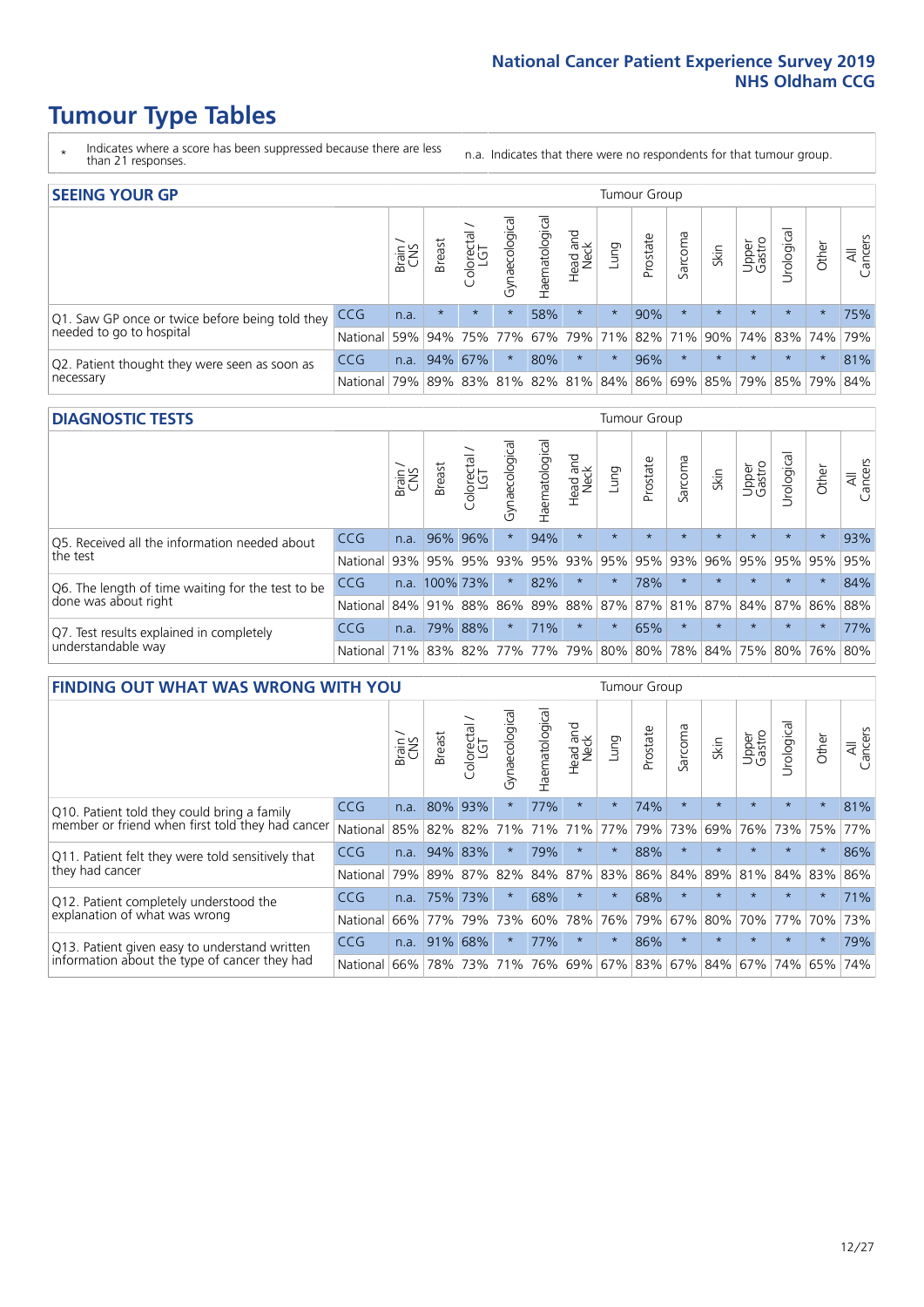- \* Indicates where a score has been suppressed because there are less than 21 responses.
- n.a. Indicates that there were no respondents for that tumour group.

| <b>DECIDING THE BEST TREATMENT FOR YOU</b>         |            |       |               |                             |                |                |                         |         | <b>Tumour Group</b> |                      |                                         |                 |            |         |                |
|----------------------------------------------------|------------|-------|---------------|-----------------------------|----------------|----------------|-------------------------|---------|---------------------|----------------------|-----------------------------------------|-----------------|------------|---------|----------------|
|                                                    |            | Brain | <b>Breast</b> | olorectal.<br>LGT<br>$\cup$ | Gynaecological | Haematological | ead and<br>Neck<br>Head | Lung    | Prostate            | arcoma<br>$\sqrt{ }$ | Skin                                    | Upper<br>Gastro | Jrological | Other   | All<br>Cancers |
| Q14. Patient felt that treatment options were      | CCG        | n.a.  | 86%           | 89%                         | $\star$        | 80%            | $\star$                 | $\star$ | 65%                 | $\star$              | $\star$                                 | $\star$         | $\star$    | $\star$ | 81%            |
| completely explained                               | National   | 85%   | 85%           | 85%                         | 85%            | 82%            | 87%                     | 84%     | 83%                 | 83%                  | 89%                                     | 81%             | 83%        | 79%     | 83%            |
| Q15. Patient felt possible side effects were       | CCG        | n.a.  | 77%           | 69%                         | $\star$        | 78%            | $\star$                 | $\star$ | 50%                 | $\star$              |                                         | $\star$         | $\star$    | $\star$ | 73%            |
| definitely explained in an understandable way      | National   | 69%   | 74%           | 76%                         | 75%            | 69%            | 73%                     | 74%     | 73%                 | 73%                  | 77%                                     | 72%             | 71%        | 70%     | 73%            |
| Q16. Patient definitely given practical advice and | <b>CCG</b> | n.a.  | 70%           | 72%                         |                | 72%            | $\star$                 | $\star$ | 67%                 | $\star$              | $\star$                                 | $\star$         | $\star$    | $\star$ | 70%            |
| support in dealing with side effects of treatment  | National   | 63%   | 70%           | 70%                         | 69%            | 65%            | 70%                     | 69%     | 65%                 | 66%                  | 71%                                     | 66%             | 63%        | 64%     | 67%            |
| Q17. Patient definitely told about side effects    | <b>CCG</b> | n.a.  | 71%           | 61%                         | $\star$        | 61%            | $\star$                 | $\star$ | 68%                 | $\star$              | $\star$                                 | $\star$         | $\star$    | $\star$ | 61%            |
| that could affect them in the future               | National   | 62%   | 57%           | 59%                         | 56%            | 51%            | 64%                     | 56%     | 66%                 | 54%                  | 66%                                     | 53%             | 56%        | 52%     | 57%            |
| Q18. Patient definitely involved as much as they   | CCG        | n.a.  | 87%           | 77%                         | $\star$        | 71%            | $\star$                 | $\star$ | 84%                 | $\star$              | $\star$                                 | $\star$         | $\star$    | $\star$ | 79%            |
| wanted in decisions about care and treatment       | National   | 79%   |               |                             |                |                |                         |         |                     |                      | 81% 83% 81% 80% 81% 81% 84% 81% 87% 79% |                 | 79%        | 78% 81% |                |

#### **CLINICAL NURSE SPECIALIST (CNS)** Tumour Group

|                                             |            | Brain | <b>Breast</b> | olorectal<br>LGT<br>U | $\sigma$<br>aecologio<br>Ğ | Haematological | Head and<br>Neck | <b>Dun</b> | Prostate        | Sarcoma | Skin                        | Upper<br>Gastro | σ<br>rologica | Other    | All<br>Cancers |
|---------------------------------------------|------------|-------|---------------|-----------------------|----------------------------|----------------|------------------|------------|-----------------|---------|-----------------------------|-----------------|---------------|----------|----------------|
| Q19. Patient given the name of a CNS who    | <b>CCG</b> | n.a.  |               | 97% 100%              |                            | 91%            | $\star$          | $\star$    | 100%            | $\star$ | $\star$                     | $\star$         | $\star$       | $\star$  | 95%            |
| would support them through their treatment  | National   | 95%   |               | 95% 92%               | 95%                        |                |                  |            |                 |         | 92% 91% 94% 91% 91% 91% 91% | 93%             | 85% 89%       |          | 92%            |
| Q20. Patient found it very or quite easy to | <b>CCG</b> | n.a.  |               | 88% 85%               |                            | 82%            | $\star$          | $\star$    | $\star$         | n.a.    | $\star$                     | $\star$         | $\star$       | $^\star$ | 85%            |
| contact their CNS                           | National   | 86%   |               | 84% 88%               | 85%                        |                |                  |            | 87% 86% 86% 80% | 86%     | 90%                         | 85%             | 83% 83%       |          | 85%            |
| Q21. Patient got understandable answers to  | <b>CCG</b> | n.a.  | 100% 83%      |                       | $\star$                    | 84%            | $\star$          | $\star$    | $\star$         | n.a.    | $\star$                     | $\star$         | $\star$       | $^\star$ | 88%            |
| important questions all or most of the time | National   | 82%   | 87%           | 89%                   | 86%                        |                |                  |            |                 |         | 89% 88% 86% 87% 87% 93%     | 86%             | 87% 86%       |          | 87%            |

| <b>SUPPORT FOR PEOPLE WITH CANCER</b>                                                             |            |       |               |                        |                |                |                         |         | <b>Tumour Group</b> |              |         |                 |            |         |                |
|---------------------------------------------------------------------------------------------------|------------|-------|---------------|------------------------|----------------|----------------|-------------------------|---------|---------------------|--------------|---------|-----------------|------------|---------|----------------|
|                                                                                                   |            | Brain | <b>Breast</b> | olorectal.<br>LGT<br>Ū | Gynaecological | Haematological | ead and<br>Neck<br>Head | Lung    | Prostate            | arcoma<br>ιñ | Skin    | Upper<br>Gastro | Urological | Other   | All<br>Cancers |
| Q22. Hospital staff gave information about<br>support or self-help groups for people with         | CCG        | n.a.  | 100%          | $\star$                | $\star$        | 95%            | $\star$                 | $\star$ | 87%                 | n.a.         | $\star$ | $\star$         | $\star$    | $\star$ | 92%            |
| cancer                                                                                            | National   | 92%   | 92%           | 88%                    | 87%            | 86%            | 88%                     | 87%     | 91%                 | 86%          | 90%     | 88%             | 81%        | 83%     | 88%            |
| Q23. Hospital staff discussed or gave information<br>about the impact cancer could have on day to | <b>CCG</b> | n.a.  | 100%          | $\star$                | $\star$        | 84%            | $\star$                 | $\star$ | $\star$             | $\star$      | $\star$ | $\star$         | $\star$    | $\star$ | 85%            |
| day activities                                                                                    | National   | 84%   | 86%           | 85%                    | 82%            | 84%            | 84%                     | 83%     | 88%                 | 81%          | 86%     | 83%             | 78%        | 79%     | 84%            |
| Q24. Hospital staff gave information on getting                                                   | <b>CCG</b> | n.a.  | $\star$       | $\star$                | $\star$        | 74%            | $\star$                 | $\star$ | $\star$             | $\star$      | $\star$ | $\star$         | $\star$    | $\star$ | 71%            |
| financial help or possible benefits                                                               | National   | 78%   | 68%           | 61%                    | 66%            | 61%            | 67%                     | 72%     | 55%                 | 64%          | 60%     | 64%             | 47%        | 59%     | 63%            |
| Q25. Hospital staff told patient they could get                                                   | <b>CCG</b> | n.a.  | $\star$       | $\star$                | $\star$        | $\star$        | $\star$                 | $\star$ | $\star$             | $\star$      | $\star$ | $\star$         | $\star$    | $\star$ | 83%            |
| free prescriptions                                                                                | National   | 82%   | 81%           | 83%                    | 79%            | 87%            | 84%                     | 86%     | 80%                 | 78%          | 71%     | 84%             | 73%        | 81%     | 82%            |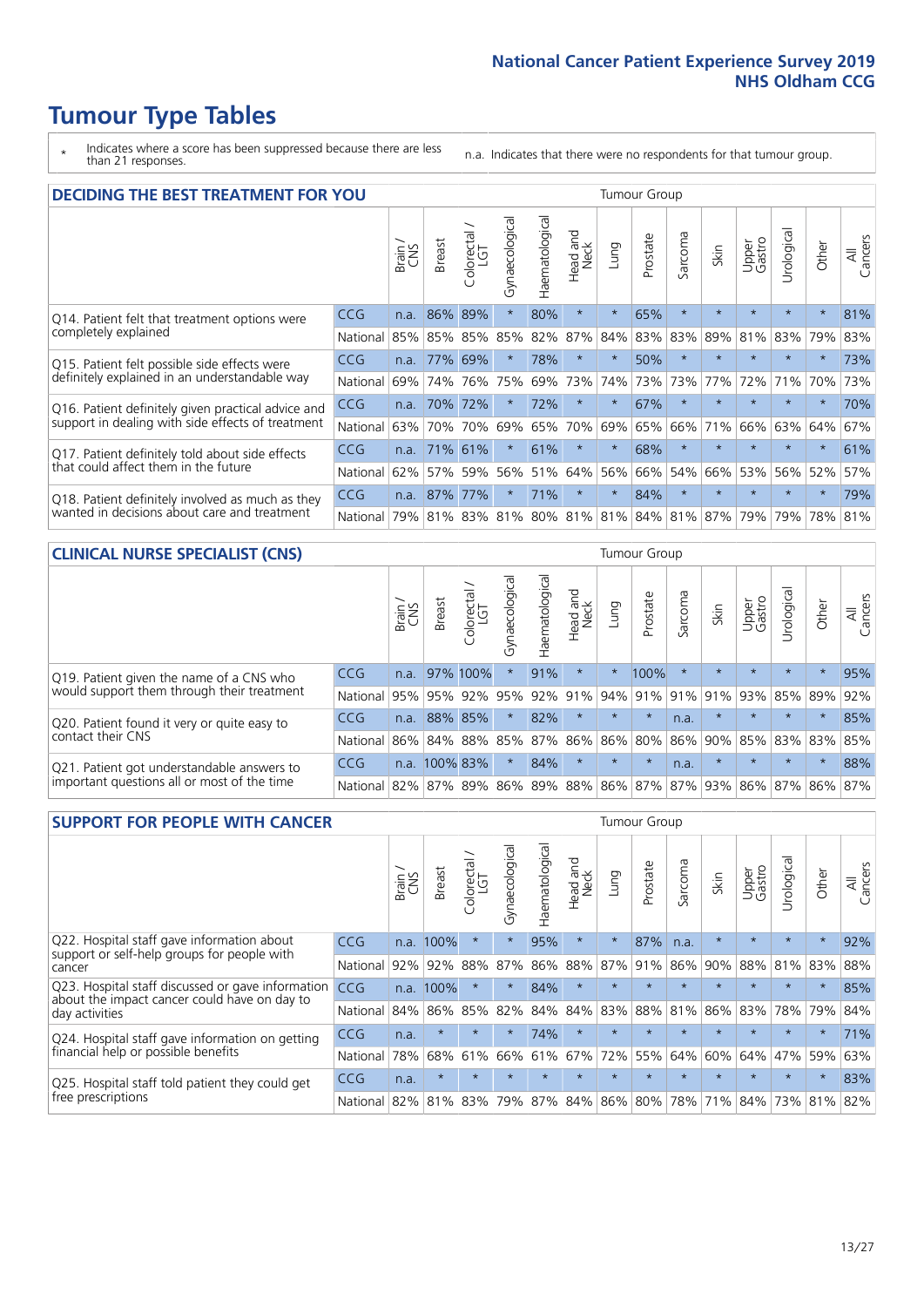- \* Indicates where a score has been suppressed because there are less than 21 responses.
- n.a. Indicates that there were no respondents for that tumour group.

| <b>OPERATIONS</b>                                |                      |       |               |            |                |                               |                  |         | Tumour Group            |         |         |                 |                                  |           |                |
|--------------------------------------------------|----------------------|-------|---------------|------------|----------------|-------------------------------|------------------|---------|-------------------------|---------|---------|-----------------|----------------------------------|-----------|----------------|
|                                                  |                      | Brain | <b>Breast</b> | Colorectal | Gynaecological | $\overline{3}$<br>Haematologi | Head and<br>Neck | Lung    | Prostate                | Sarcoma | Skin    | Upper<br>Gastro | $\overline{\sigma}$<br>Jrologica | Other     | All<br>Cancers |
| Q27. Beforehand, patient had all the information | <b>CCG</b>           | n.a.  |               | 97% 100%   | $\star$        |                               | $\star$          | $\star$ | $\star$                 | n.a.    | $\star$ | $\star$         | $\star$                          | $\star$   | 95%            |
| needed about the operation                       | National 96% 97% 96% |       |               |            | 96%            |                               |                  |         | 94% 96% 95% 97% 95% 96% |         |         |                 | 96% 95% 95%                      |           | 96%            |
| Q28. Afterwards, staff completely explained how  | <b>CCG</b>           | n.a.  |               | 73% 68%    | $\star$        | $\star$                       | $\star$          | $\star$ | $\star$                 | n.a.    | $\star$ | $\star$         | $\star$                          | $\star$   | 71%            |
| operation had gone in understandable way         | National             | 76%   |               |            |                | 79% 83% 79% 78% 79%           |                  |         | 79% 78% 80% 82% 79%     |         |         |                 |                                  | 76%   77% | 79%            |

#### **HOSPITAL CARE AS AN INPATIENT** Tumour Group

|                                                                                                  |            | Brain<br>CNS | <b>Breast</b> | Colorectal /<br>LGT | Gynaecological | Haematological | Head and<br>Neck | Lung        | Prostate | Sarcoma | Skin    | Upper<br>Gastro | Urological      | Other   | Cancers<br>$\equiv$ |
|--------------------------------------------------------------------------------------------------|------------|--------------|---------------|---------------------|----------------|----------------|------------------|-------------|----------|---------|---------|-----------------|-----------------|---------|---------------------|
| Q30. Hospital staff didn't talk in front of patient                                              | CCG        | n.a.         | $\star$       | $\star$             | $\star$        | 90%            | $\star$          | $\star$     | $\star$  | $\star$ | $\star$ | $\star$         | $\star$         | $\star$ | 84%                 |
| as if patient wasn't there                                                                       | National   | 81%          | 86%           | 81%                 | 83%            | 84%            | 83%              | 81%         | 88%      | 86%     | 86%     | 81%             | 83%             | 82%     | 84%                 |
| O31. Patient had confidence and trust in all                                                     | CCG        | n.a.         | $\star$       | 81%                 |                | 86%            | $\star$          | $\star$     | $\star$  | $\star$ | $\star$ |                 | $\star$         | $\star$ | 83%                 |
| doctors treating them                                                                            | National   | 82%          | 83%           | 85%                 | 83%            | 82%            |                  | 87% 83%     | 89%      | 86%     | 85%     |                 | 81% 85%         | 80%     | 84%                 |
| Q32. Patient's family or someone close definitely                                                | CCG        | n.a.         | $\star$       | $\star$             | $\star$        | 73%            | $\star$          | $\star$     | $\star$  | $\star$ | $\star$ | $\star$         | $\star$         | $\star$ | 69%                 |
| felt able to talk to a doctor                                                                    | National   | 67%          | 72%           | 73%                 | 72%            | 74%            | 75%              | 74%         | 72%      | 71%     | 74%     | 73%             | 71%             | 69%     | 72%                 |
| Q33. Patient had confidence and trust in all the                                                 | <b>CCG</b> | n.a.         | $\star$       | $\star$             | $\star$        | 90%            | $\star$          | $\star$     | $\star$  | $\star$ | $\star$ | $\star$         | $\star$         | $\star$ | 74%                 |
| ward nurses treating them                                                                        | National   | 72%          | 73%           | 72%                 | 71%            | 77%            | 75%              | 77%         | 79%      | 74%     | 75%     | 73%             | 77%             | 69%     | 74%                 |
| Q34. Patient thought there were always or nearly                                                 | CCG        | n.a.         | $\star$       | $\star$             | $\star$        | 55%            | $\star$          | $\star$     | $\star$  | $\star$ | $\star$ |                 | $\star$         | $\star$ | 64%                 |
| always enough nurses on duty to care for them                                                    | National   | 68%          | 64%           | 62%                 | 63%            | 63%            | 65%              | 68%         | 72%      | 65%     | 70%     | 65%             | 66%             | 60%     | 64%                 |
| Q35. All hospital staff asked patient what name                                                  | CCG        | n.a.         | $\star$       | 71%                 | $\star$        | 77%            | $\star$          | $\star$     | $\star$  | $\star$ | $\star$ | $\star$         | $\star$         | $\star$ | 72%                 |
| they prefer to be called by                                                                      | National   | 68%          | 62%           | 74%                 | 65%            | 72%            | 71%              | 76%         | 72%      | 74%     | 70%     | 78%             | 76%             | 69%     | 71%                 |
| Q36. Patient always given enough privacy when                                                    | CCG        | n.a.         | $\star$       | 81%                 | $\star$        | 95%            | $\star$          | $\star$     | $\star$  | $\star$ | $\star$ | $\star$         | $\star$         | $\star$ | 80%                 |
| discussing condition or treatment                                                                | National   | 78%          | 84%           | 85%                 | 81%            | 86%            |                  | 87% 84%     | 88%      | 84%     | 84%     | 84%             | 85%             | 82%     | 85%                 |
| Q37. Patient definitely found hospital staff to                                                  | <b>CCG</b> | n.a.         | $\star$       | $\star$             | $\star$        | ÷              | $\star$          | $\star$     | $\star$  | $\star$ |         |                 | $\star$         | $\star$ | 45%                 |
| discuss worries or fears during their inpatient visit                                            | National   | 45%          | 51%           | 55%                 |                | 51% 56%        | 52%              | 49%         | 53%      | 54%     | 51%     | 53%             | 49%             | 46%     | 52%                 |
| Q38. Hospital staff definitely did everything they                                               | CCG        | n.a.         | $\star$       | $\star$             | $\star$        | $\star$        | $\star$          | $\star$     | $\star$  | n.a.    | $\star$ | $\star$         | $\star$         | $\star$ | 77%                 |
| could to help control pain                                                                       | National   | 85%          | 83%           | 84%                 | 82%            | 82%            | 80%              | 84%         | 85%      | 83%     | 85%     | 82%             | 81%             | 82%     | 83%                 |
| Q39. Patient always felt they were treated with                                                  | CCG        | n.a.         | $\star$       | 81%                 | $\star$        | 91%            | $\star$          | $\star$     | $\star$  | $\star$ | $\star$ | $\star$         | $\star$         | $\star$ | 88%                 |
| respect and dignity while in hospital                                                            | National   | 85%          | 87%           | 87%                 | 85%            | 89%            |                  | 87% 88%     | 91%      | 89%     | 89%     | 88%             | 90%             | 86%     | 88%                 |
| Q40. Patient given clear written information<br>about what should or should not do after leaving | CCG        | n.a.         | $\star$       | $\star$             | $\star$        | 95%            | $\star$          | $\star$     | $\star$  | $\star$ | $\star$ | $\star$         | $\star$         | $\star$ | 89%                 |
| hospital                                                                                         | National   | 80%          | 89%           | 86%                 | 86%            | 83%            |                  | 87% 82%     | 91%      | 85%     | 90%     | 82%             | 87%             | 83%     | 86%                 |
| Q41. Hospital staff told patient who to contact<br>if worried about condition or treatment after | CCG        | n.a.         | $\star$       | $\star$             | $\star$        | 96%            | $\star$          | $\star$     | $\star$  | $\star$ | $\star$ | $\star$         | $\star$         | $\star$ | 94%                 |
| leaving hospital                                                                                 | National I | 94%          |               | 95% 95% 93%         |                |                |                  | 96% 93% 92% | 96%      |         |         |                 | 94% 95% 92% 92% | 93%     | 94%                 |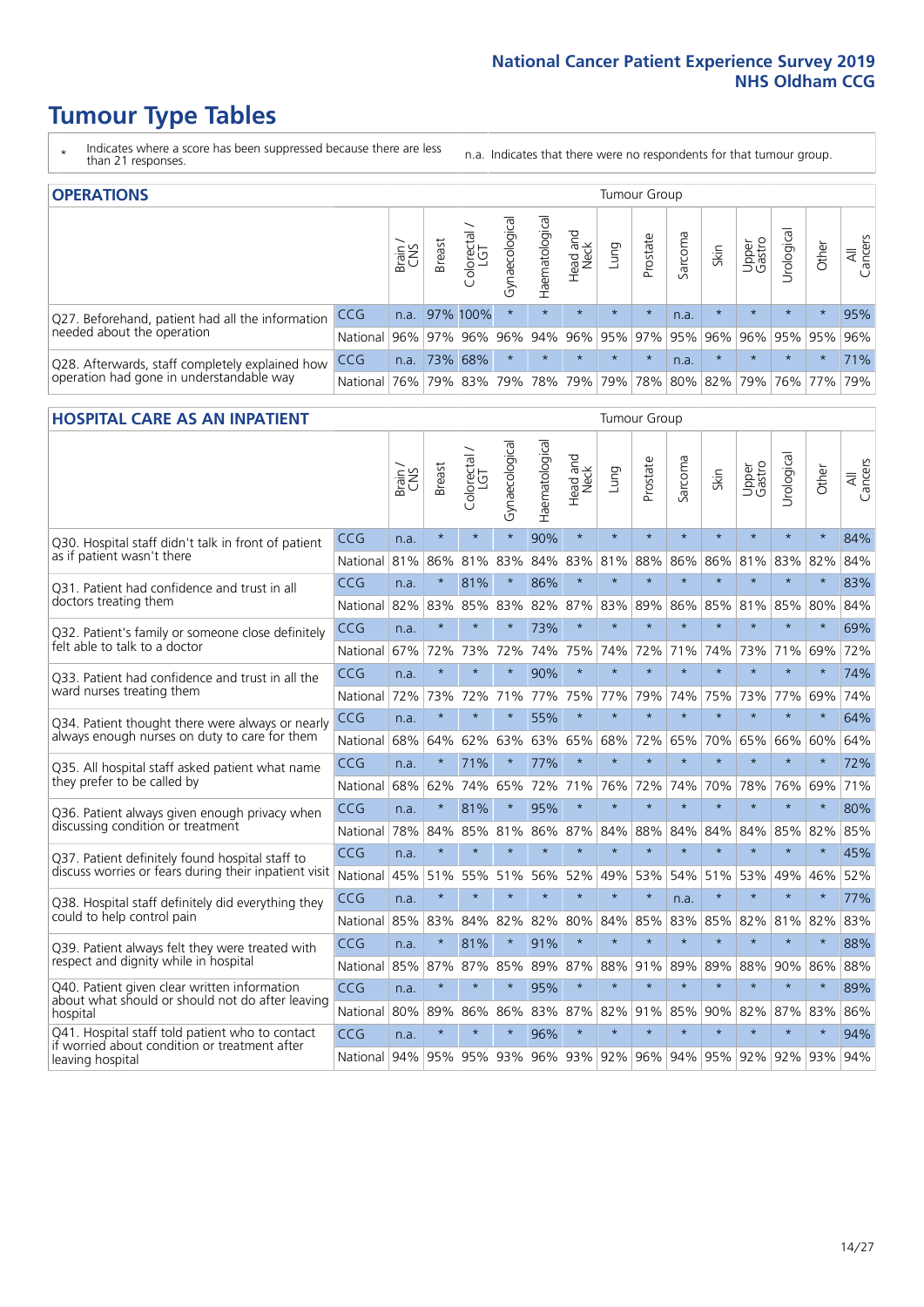- \* Indicates where a score has been suppressed because there are less than 21 responses.
- n.a. Indicates that there were no respondents for that tumour group.

| <b>HOSPITAL CARE AS A DAY PATIENT / OUTPATIENT</b>                                         |            |       |               |                     |                |                |                        |         | <b>Tumour Group</b> |                               |         |                 |            |         |                |
|--------------------------------------------------------------------------------------------|------------|-------|---------------|---------------------|----------------|----------------|------------------------|---------|---------------------|-------------------------------|---------|-----------------|------------|---------|----------------|
|                                                                                            |            | Brain | <b>Breast</b> | Colorectal /<br>LGT | Gynaecological | Haematological | ad and<br>Neck<br>Head | Lung    | Prostate            | arcoma<br>$\overline{\Omega}$ | Skin    | Upper<br>Gastro | Urological | Other   | All<br>Cancers |
| Q43. Patient definitely found hospital staff to                                            | <b>CCG</b> | n.a.  | 65%           | 64%                 | $\star$        | 68%            | $\star$                | $\star$ | $\star$             | n.a.                          | $\star$ | $\star$         | $\star$    | $\star$ | 69%            |
| discuss worries or fears during their outpatient or<br>day case visit                      | National   | 66%   | 68%           | 73%                 | 70%            | 73%            | 72%                    | 70%     | 74%                 | 72%                           | 72%     | 71%             | 67%        | 68%     | 71%            |
| Q44. Cancer doctor had the right documents at                                              | CCG        | n.a.  | 89%           | 100%                | $\star$        | 91%            | $\star$                | $\star$ | $\star$             | n.a.                          |         | $\star$         | $\star$    | $\ast$  | 92%            |
| patient's last outpatient appointment                                                      | National   | 94%   | 96%           | 96%                 | 96%            | 97%            | 96%                    | 96%     | 96%                 | 96%                           | 96%     | 94%             | 96%        | 95%     | 96%            |
| Q46. Beforehand patient completely had<br>all information needed about radiotherapy        | <b>CCG</b> | n.a.  | $\star$       | $\star$             |                |                | $\star$                | $\star$ | $\star$             | n.a.                          | $\star$ | n.a.            | $\star$    | $\ast$  | 91%            |
| treatment                                                                                  | National   | 91%   | 88%           | 83%                 | 88%            | 84%            | 86%                    | 86%     | 88%                 | 88%                           | 84%     | 86%             | 83%        | 84%     | 86%            |
| Q47. Patient completely given understandable<br>information about whether radiotherapy was | <b>CCG</b> | n.a.  | $\star$       | $\star$             | $\star$        |                | $\star$                | $\star$ | $\star$             | n.a.                          | $\star$ | n.a.            | $\star$    | $\star$ | 60%            |
| working                                                                                    | National   | 56%   | 60%           | 57%                 | 61%            | 62%            | 63%                    | 59%     | 60%                 | 67%                           | 57%     | 52%             | 59%        | 59%     | 60%            |
| Q49. Beforehand patient completely had all<br>information needed about chemotherapy        | <b>CCG</b> | n.a.  | $\star$       | $\star$             | $\star$        | 97%            | $\star$                | $\star$ | $\star$             | n.a.                          | $\star$ | $\star$         | $\star$    | $\ast$  | 89%            |
| treatment                                                                                  | National   | 80%   | 82%           | 86%                 | 87%            | 85%            | 79%                    | 84%     | 86%                 | 86%                           | 90%     | 84%             | 85%        | 85%     | 84%            |
| Q50. Patient given enough information about                                                | <b>CCG</b> | n.a.  | $\star$       |                     |                | 85%            | $\star$                | $\star$ | n.a.                | n.a.                          | n.a.    | $\star$         |            | $\star$ | 72%            |
| whether chemotherapy was working in a<br>completely understandable way                     | National   | 54%   | 62%           | 64%                 | 68%            | 75%            |                        | 57% 67% | 66%                 | 71%                           | 79%     | 61%             | 68%        | 69%     | 68%            |

#### **HOME CARE AND SUPPORT** Tumour Group

|                                                                                                                   |            | Brain | <b>Breast</b> | olorectal.<br>LGT<br>Ũ | σ<br>Ü<br>Gynaecologi | Haematological | ad and<br>Neck<br>Head | <b>Lung</b> | Prostate | Sarcoma | Skin    | Upper<br>Gastro | rological | Other   | All<br>Cancers |
|-------------------------------------------------------------------------------------------------------------------|------------|-------|---------------|------------------------|-----------------------|----------------|------------------------|-------------|----------|---------|---------|-----------------|-----------|---------|----------------|
| Q51. Hospital staff definitely gave family or<br>someone close all the information needed to<br>help care at home | <b>CCG</b> | n.a.  |               | 59% 54%                | $\star$               | 68%            | $\star$                | $\star$     | 57%      | $\star$ | $\star$ | $\star$         | $\star$   | $\star$ | 62%            |
|                                                                                                                   | National   | 58%   | 58%           | 63%                    | 57%                   | 62%            | 67%                    | 59%         | 61%      |         | 62% 65% | 60%             | 59% 55%   |         | 60%            |
| Q52. Patient definitely given enough support<br>from health or social services during treatment                   | <b>CCG</b> | n.a.  |               | 46%                    | $\star$               | 40%            | $\star$                | $\star$     | $\star$  | n.a.    | $\star$ | $\star$         | $\star$   | $\star$ | 45%            |
|                                                                                                                   | National   | 42%   | 52%           | 60%                    |                       | 45% 51%        | 59%                    | 50%         | 48%      |         | 53% 57% | 54%             | 48% 51%   |         | 52%            |
| Q53. Patient definitely given enough support<br>from health or social services after treatment                    | <b>CCG</b> | n.a.  |               | $\star$                | $\star$               |                | $\star$                | $\star$     | $\star$  | n.a.    | $\star$ | $\star$         | $\star$   | $\star$ | 43%            |
|                                                                                                                   | National   | 39%   | 41%           | 53%                    | 39%                   | 43%            | 56%                    | 40%         | 46%      |         | 48% 59% | 47%             | 44%       | 44%     | 45%            |

| <b>CARE FROM YOUR GENERAL PRACTICE</b>                                                                     |              |        |               |                        |               |                                     |                  | Tumour Group |                                     |         |         |                 |                |         |                |  |  |
|------------------------------------------------------------------------------------------------------------|--------------|--------|---------------|------------------------|---------------|-------------------------------------|------------------|--------------|-------------------------------------|---------|---------|-----------------|----------------|---------|----------------|--|--|
|                                                                                                            |              | Brain, | <b>Breast</b> | ー<br>Colorectal<br>LGT | Gynaecologica | $\overline{\sigma}$<br>Haematologic | Head and<br>Neck | Lung         | Prostate                            | Sarcoma | Skin    | Upper<br>Gastro | Φ<br>Urologica | Other   | All<br>Cancers |  |  |
| Q54. GP given enough information about<br>patient's condition and treatment                                | CCG          | n.a.   | 100% 83%      |                        |               | 100%                                | $\ast$           | $\star$      | $\star$                             | n.a.    | $\star$ | $\star$         | $\star$        | $\star$ | 95%            |  |  |
|                                                                                                            | National     | 91%    |               | 96% 95%                | 95%           |                                     |                  |              | 96% 94% 94% 96%                     |         | 94% 96% | 93% 95% 94%     |                |         | 95%            |  |  |
| Q55. General practice staff definitely did<br>everything they could to support patient during<br>treatment | CCG          | n.a.   |               | 39%                    |               | 51%                                 | $\star$          | $\star$      | $\star$                             | n.a.    | $\star$ | $\star$         | $\star$        | $\star$ | 52%            |  |  |
|                                                                                                            | National 55% |        |               | 58% 59%                | 56%           |                                     |                  |              | 56% 59% 56% 64% 56% 65% 59% 59% 55% |         |         |                 |                |         | 58%            |  |  |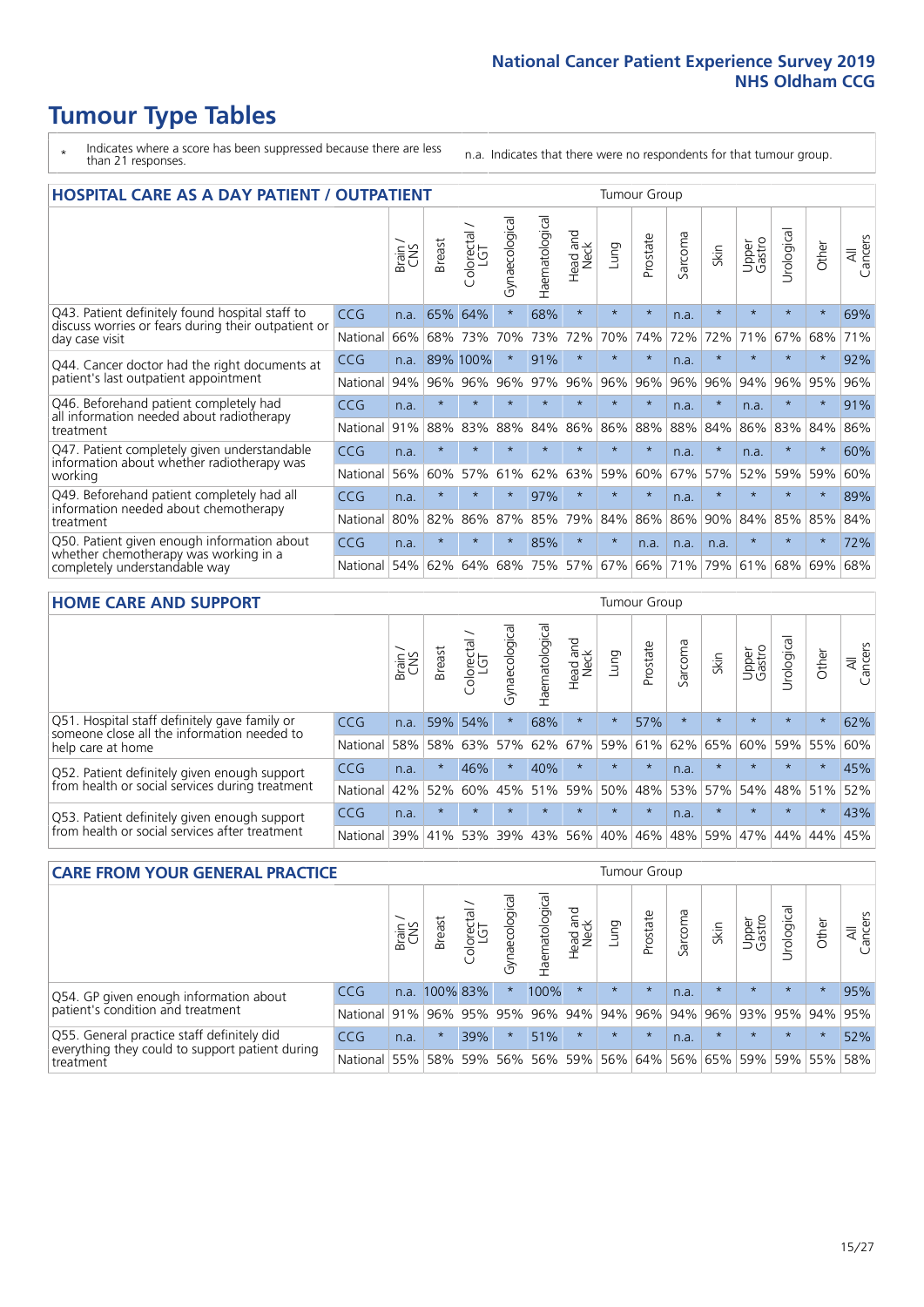- \* Indicates where a score has been suppressed because there are less than 21 responses.
- n.a. Indicates that there were no respondents for that tumour group.

#### **YOUR OVERALL NHS CARE** THE CONSTRUCTION OF THE THROUP GROUP TUMOUR GROUP

| I YUN YENAEL NI IYOANE |       |               |                                 |                   |                |                         |                           |          |         |              |                 |               |         |                |
|------------------------|-------|---------------|---------------------------------|-------------------|----------------|-------------------------|---------------------------|----------|---------|--------------|-----------------|---------------|---------|----------------|
|                        | Brain | <b>Breast</b> | ∽<br>olorectal<br>LGT<br>$\cup$ | Gynaecological    | Haematological | aad and<br>Neck<br>Head | Lung                      | Prostate | Sarcoma | Skin         | Upper<br>Gastro | ී<br>Urologic | Other   | All<br>Cancers |
| <b>CCG</b>             | n.a.  | 77%           | 55%                             |                   | 82%            | $\star$                 | $\star$                   | 67%      | $\star$ | $\star$      | $\star$         | $\star$       | $\ast$  | 70%            |
| National               | 60%   | 73%           | 73%                             | 69%               | 75%            | 73%                     | 73%                       | 75%      | 70%     | 79%          | 69%             | 74%           | 68%     | 73%            |
| <b>CCG</b>             | n.a.  | 77%           | 63%                             |                   | 44%            | $\ast$                  | $\star$                   | $\star$  | $\star$ | $\star$      | $\star$         |               | $\star$ | 55%            |
| National               | 36%   | 41%           | 40%                             | 34%               | 36%            | 39%                     | 36%                       | 40%      | 34%     | 44%          | 36%             | 33%           | 31%     | 38%            |
| <b>CCG</b>             | n.a.  | 97%           | 71%                             |                   | 85%            | $\ast$                  | $\star$                   | 84%      | $\star$ | $\star$      |                 |               | $\star$ | 86%            |
| National               |       |               | 88%                             | 87%               | 91%            |                         |                           | 88%      | 88%     | 90%          | 86%             | 85%           | 87%     | 89%            |
| CCG                    | n.a.  |               | 64%                             |                   | 60%            | $\star$                 | $\star$                   | 52%      | $\star$ | $\star$      |                 | $\star$       | $\star$ | 68%            |
| National               | 58%   |               | 73%                             | 66%               |                |                         | 71%                       | 76%      | 68%     | 73%          | 66%             | 75%           | 64%     | 69%            |
| <b>CCG</b>             | n.a.  | 40%           | 26%                             |                   | 14%            | $\ast$                  | $\star$                   | 29%      | $\star$ | $\star$      |                 |               | $\star$ | 29%            |
| National               | 42%   | 30%           | 32%                             | 31%               |                |                         |                           | 31%      | 36%     | 20%          | 36%             | 21%           | 32%     | 30%            |
| <b>CCG</b>             | n.a.  | 9.2           | 8.3                             | $\star$           | 8.8            | $\star$                 | $\star$                   | 8.2      | $\star$ | $\star$      | $\star$         | $\star$       | $\ast$  | 8.7            |
| National               | 8.6   | 8.9           | 8.8                             | 8.7               | 8.9            | 8.8                     | 8.8                       | 8.8      | 8.8     | 8.9          | 8.7             | 8.7           | 8.7     | 8.8            |
|                        |       |               | 85%                             | 90%<br>65%<br>68% |                |                         | 90%<br>66% 71%<br>33% 21% | 90%      | 34%     | iamoar oroap |                 |               |         |                |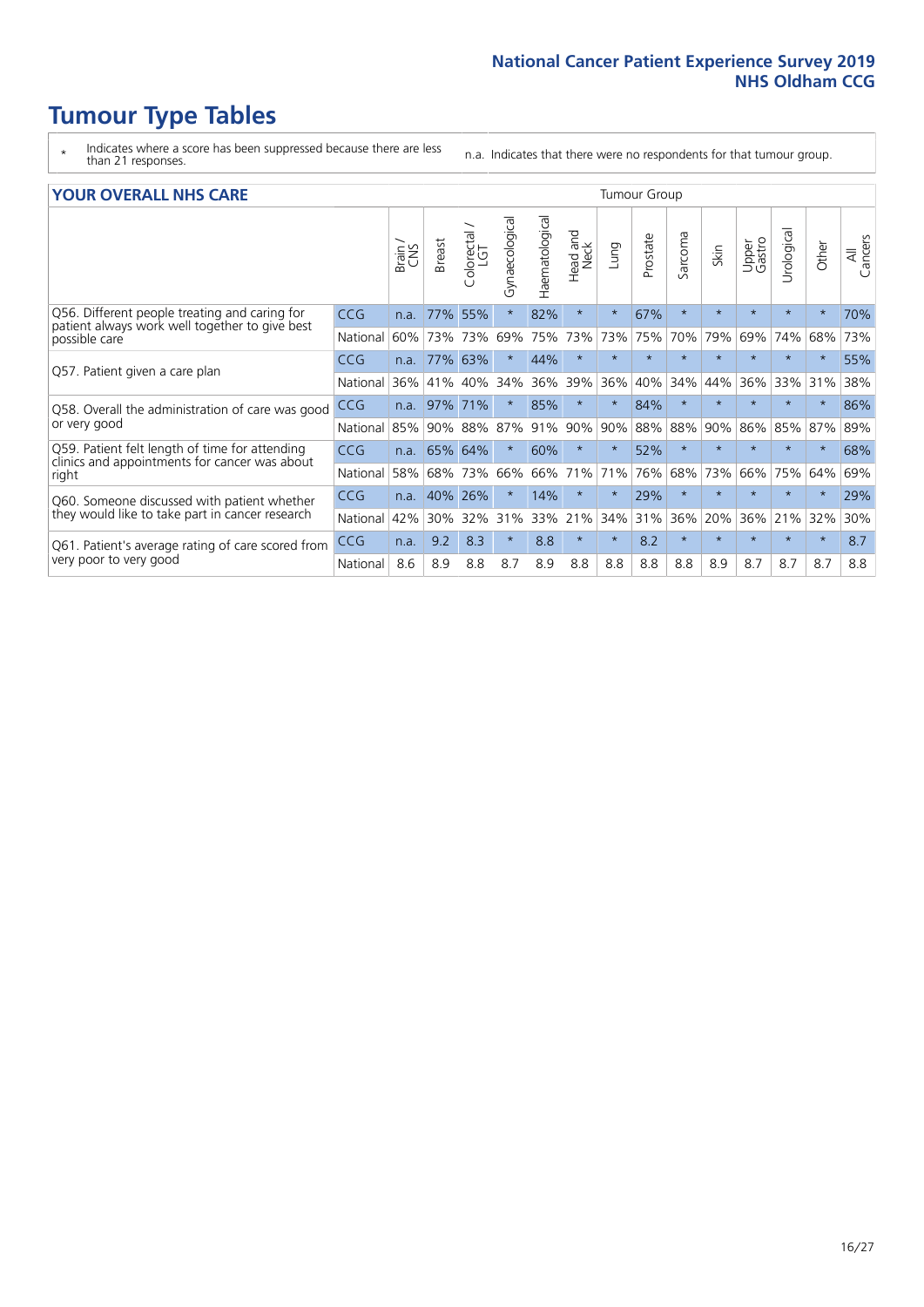### **Year on Year Charts**





### **DIAGNOSTIC TESTS**





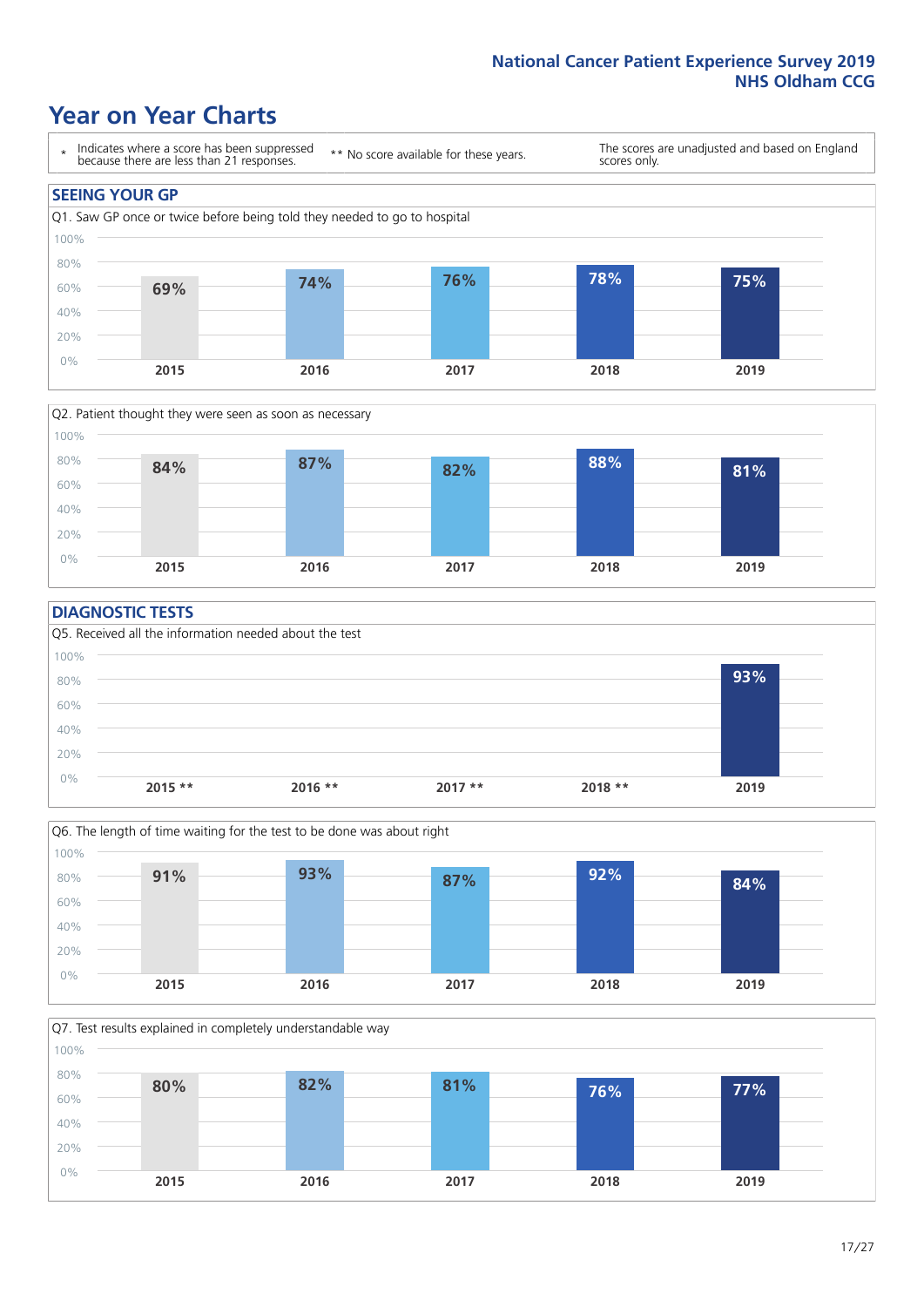## **Year on Year Charts**

\* Indicates where a score has been suppressed because there are less than 21 responses.

\*\* No score available for these years.

The scores are unadjusted and based on England scores only.

### **FINDING OUT WHAT WAS WRONG WITH YOU**









#### **DECIDING THE BEST TREATMENT FOR YOU** Q14. Patient felt that treatment options were completely explained 0% 20% 40% 60% 80% 100% **2015 2016 2017 2018 2019 85% 87% 81% 87% 81%**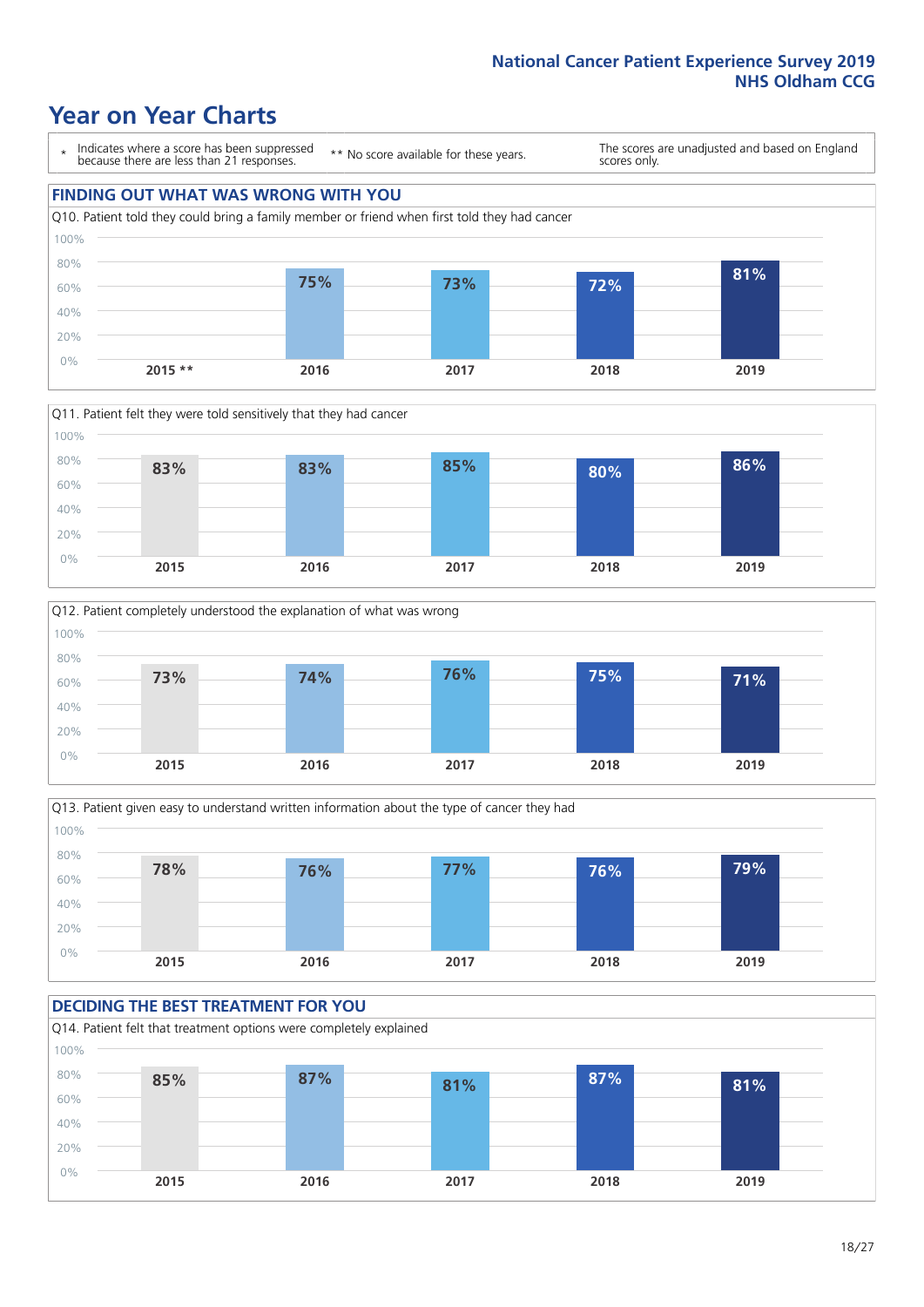### **Year on Year Charts**







Q18. Patient definitely involved as much as they wanted in decisions about care and treatment  $0%$ 20% 40% 60% 80% 100% **2015 \*\* 2016 \*\* 2017 \*\* 2018 \*\* 2019 79%**

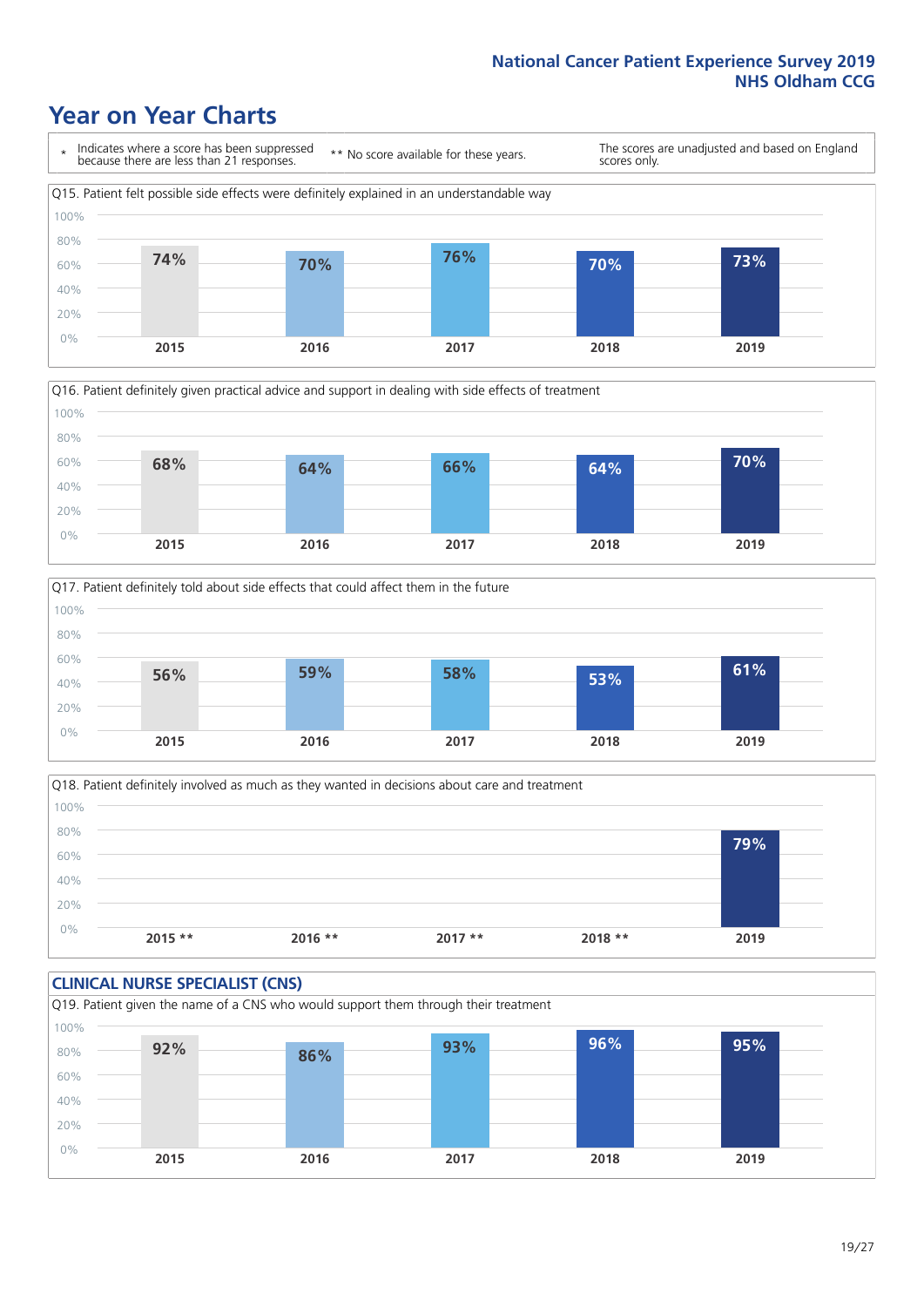### **Year on Year Charts**











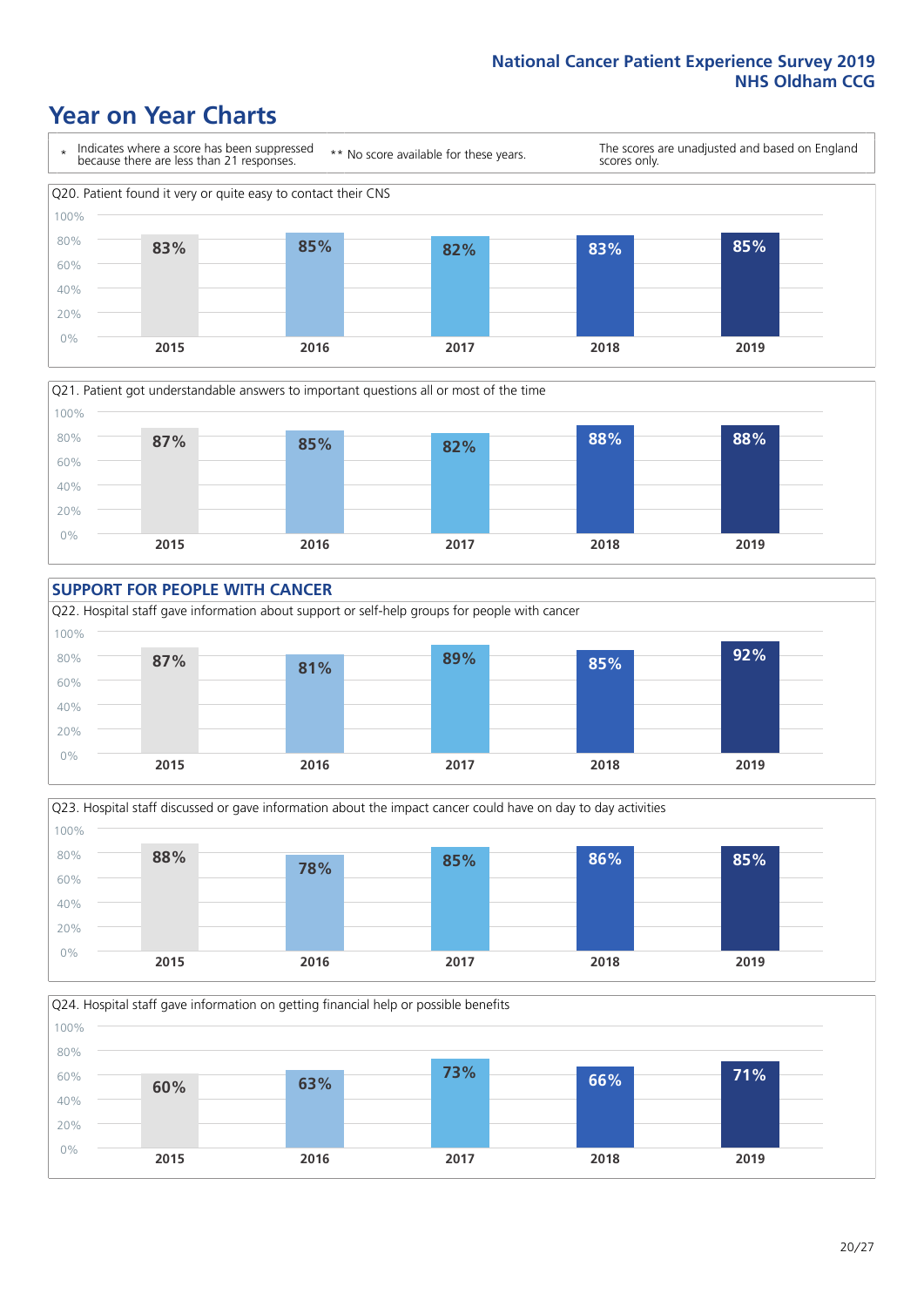### **Year on Year Charts**



#### **OPERATIONS**





### **HOSPITAL CARE AS AN INPATIENT** Q30. Hospital staff didn't talk in front of patient as if patient wasn't there 0% 20% 40% 60% 80% 100% **2015 \*\* 2016 \*\* 2017 \*\* 2018 \*\* 2019 84%**

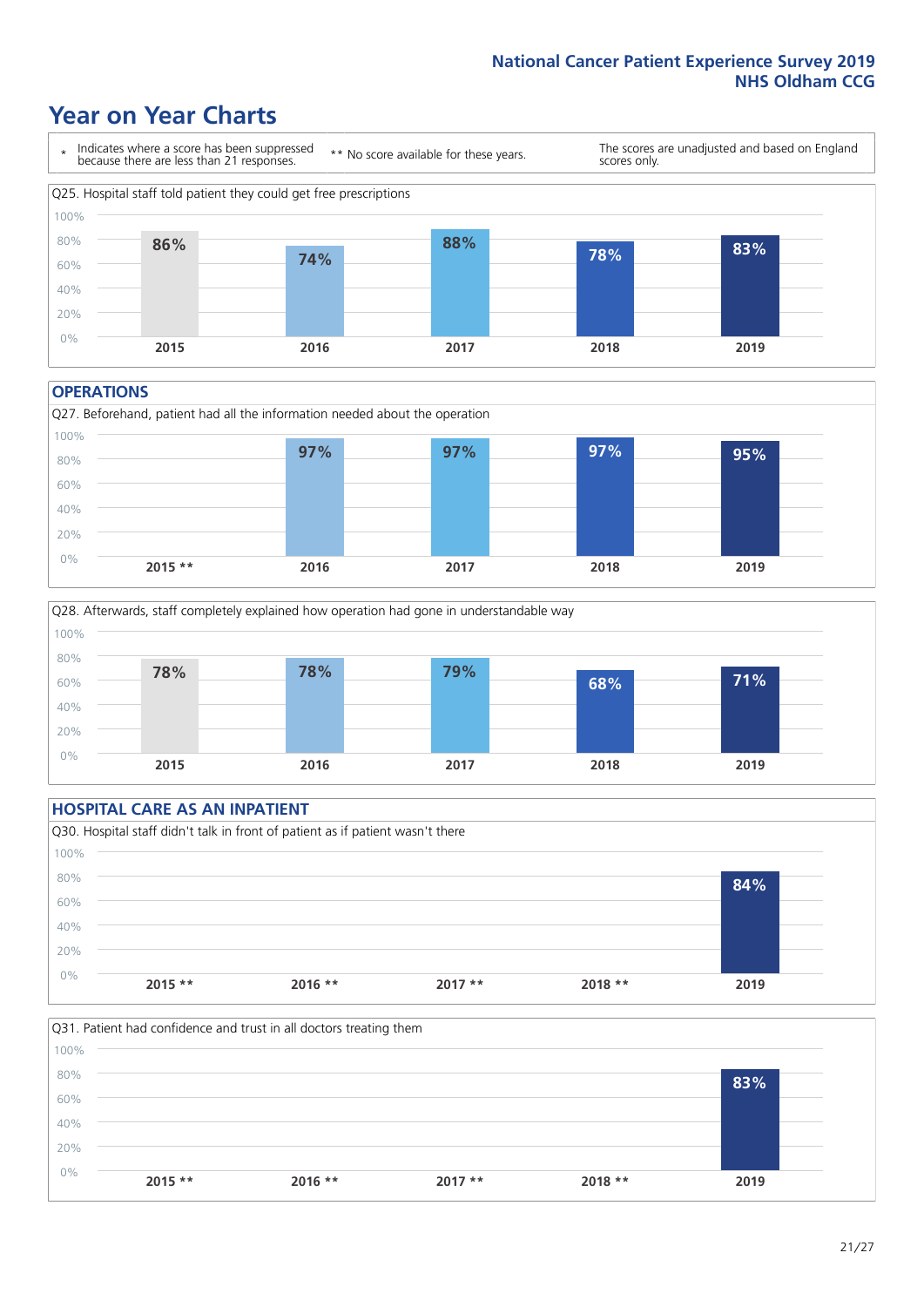### **Year on Year Charts**









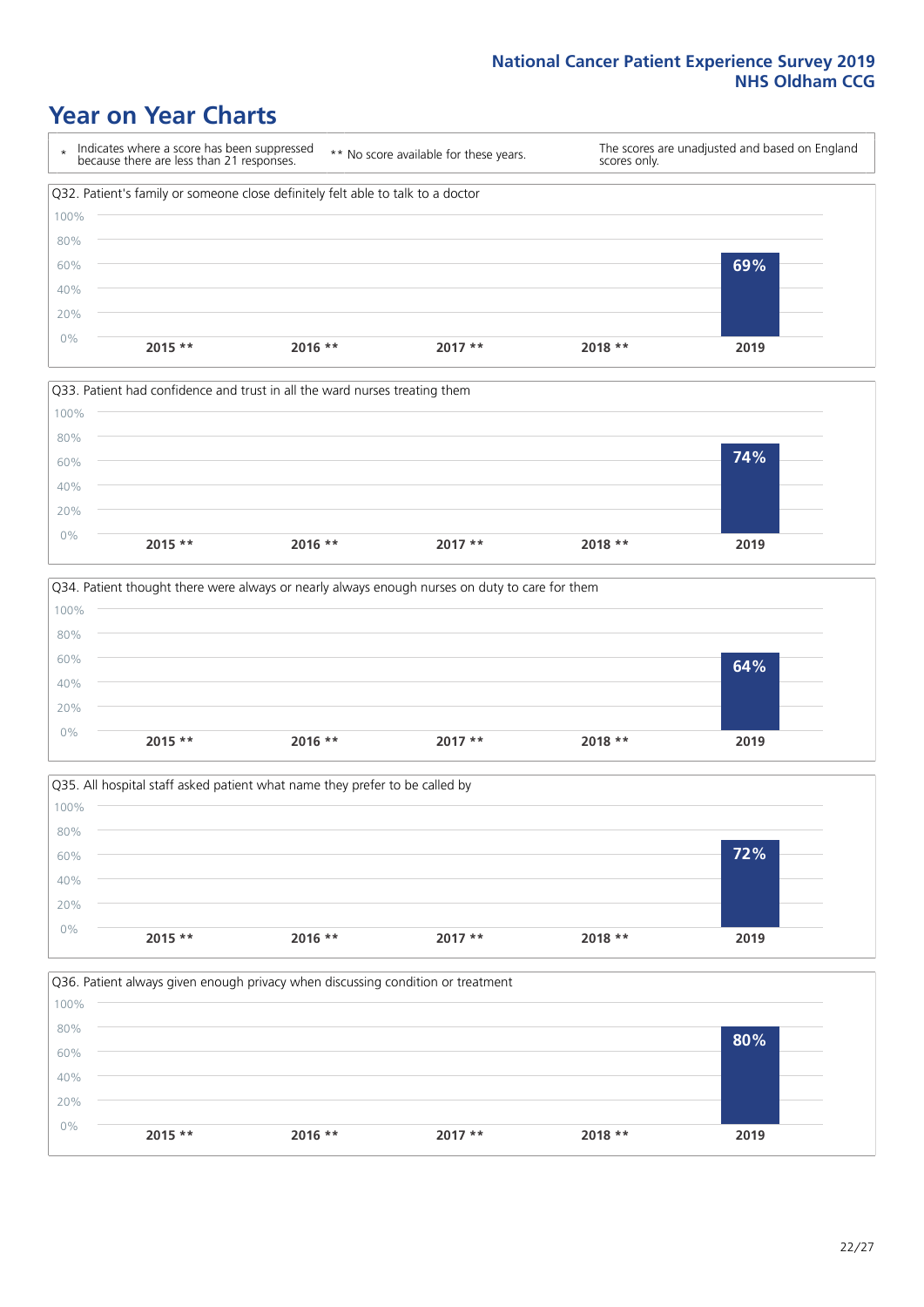### **Year on Year Charts**

\* Indicates where a score has been suppressed because there are less than 21 responses. \*\* No score available for these years. The scores are unadjusted and based on England scores only. Q37. Patient definitely found hospital staff to discuss worries or fears during their inpatient visit 0% 20% 40% 60% 80% 100% **2015 \*\* 2016 \*\* 2017 \*\* 2018 \*\* 2019 45%**







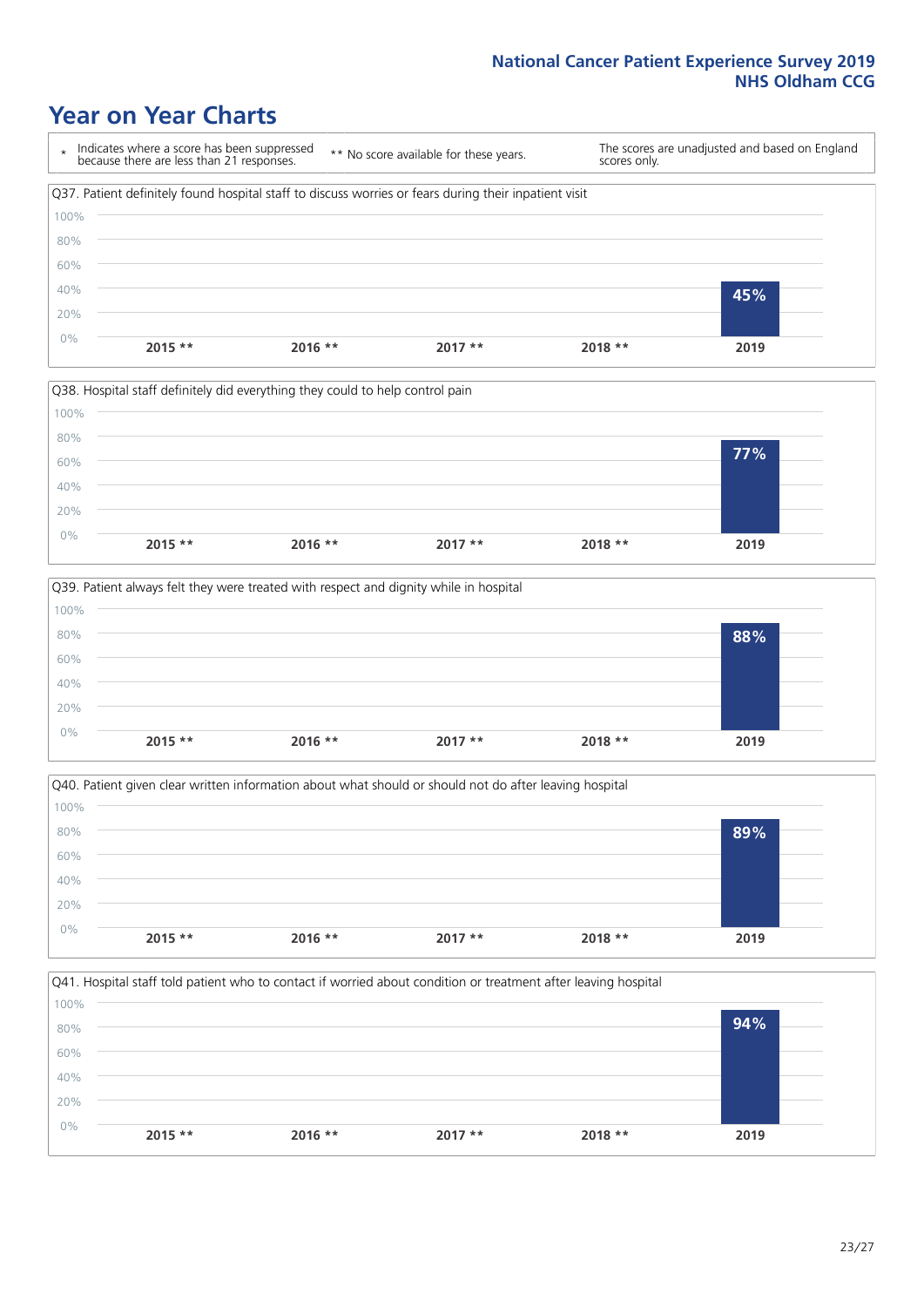### **Year on Year Charts**

\* Indicates where a score has been suppressed because there are less than 21 responses.

\*\* No score available for these years.

The scores are unadjusted and based on England scores only.

#### **HOSPITAL CARE AS A DAY PATIENT / OUTPATIENT**









Q49. Beforehand patient completely had all information needed about chemotherapy treatment

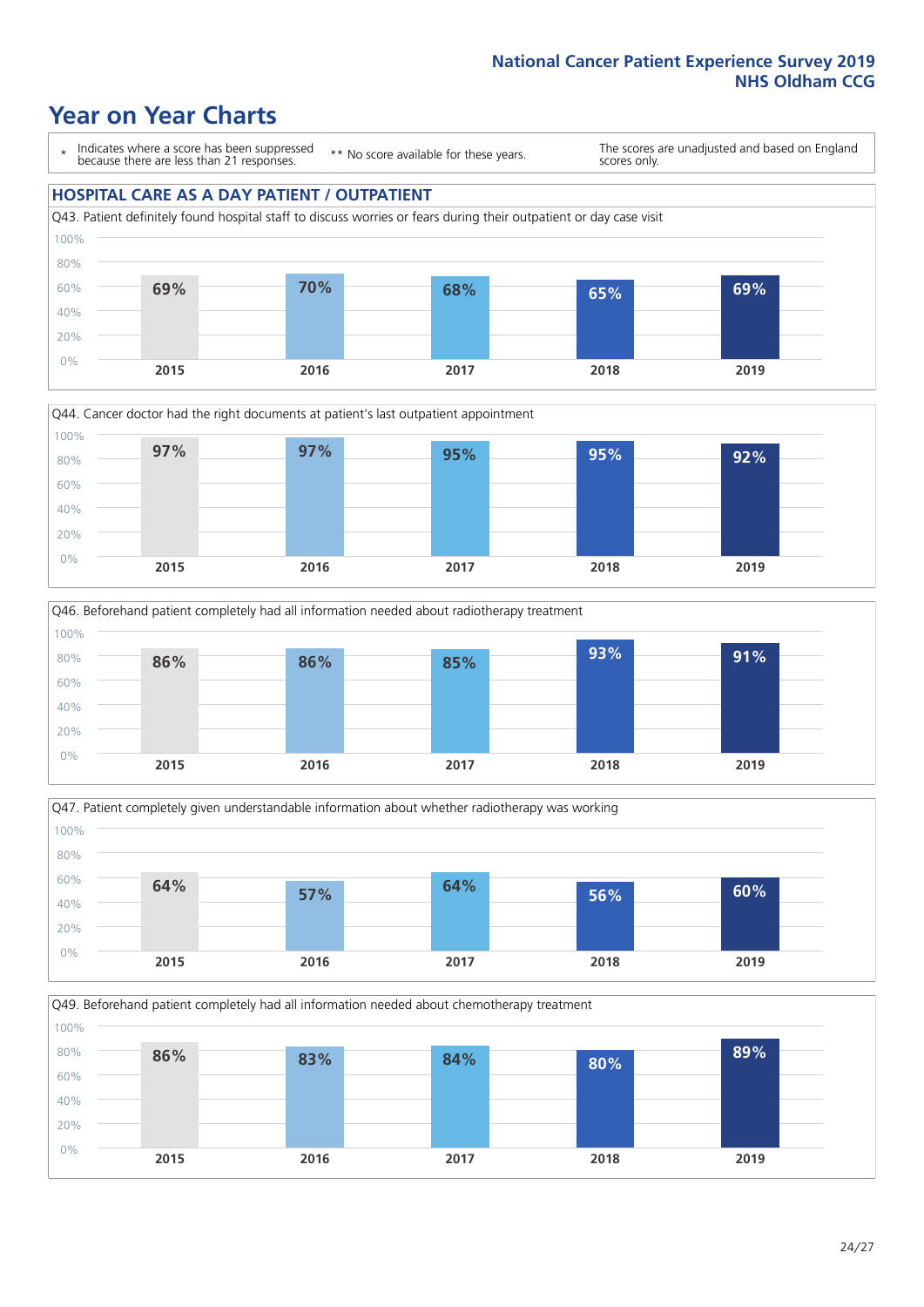### **Year on Year Charts**

\* Indicates where a score has been suppressed because there are less than 21 responses. \*\* No score available for these years. The scores are unadjusted and based on England scores only. Q50. Patient given enough information about whether chemotherapy was working in a completely understandable way 0% 20% 40% 60% 80% 100% **2015 2016 2017 2018 2019 72% 72% 73% 57% 72%**

#### **HOME CARE AND SUPPORT**







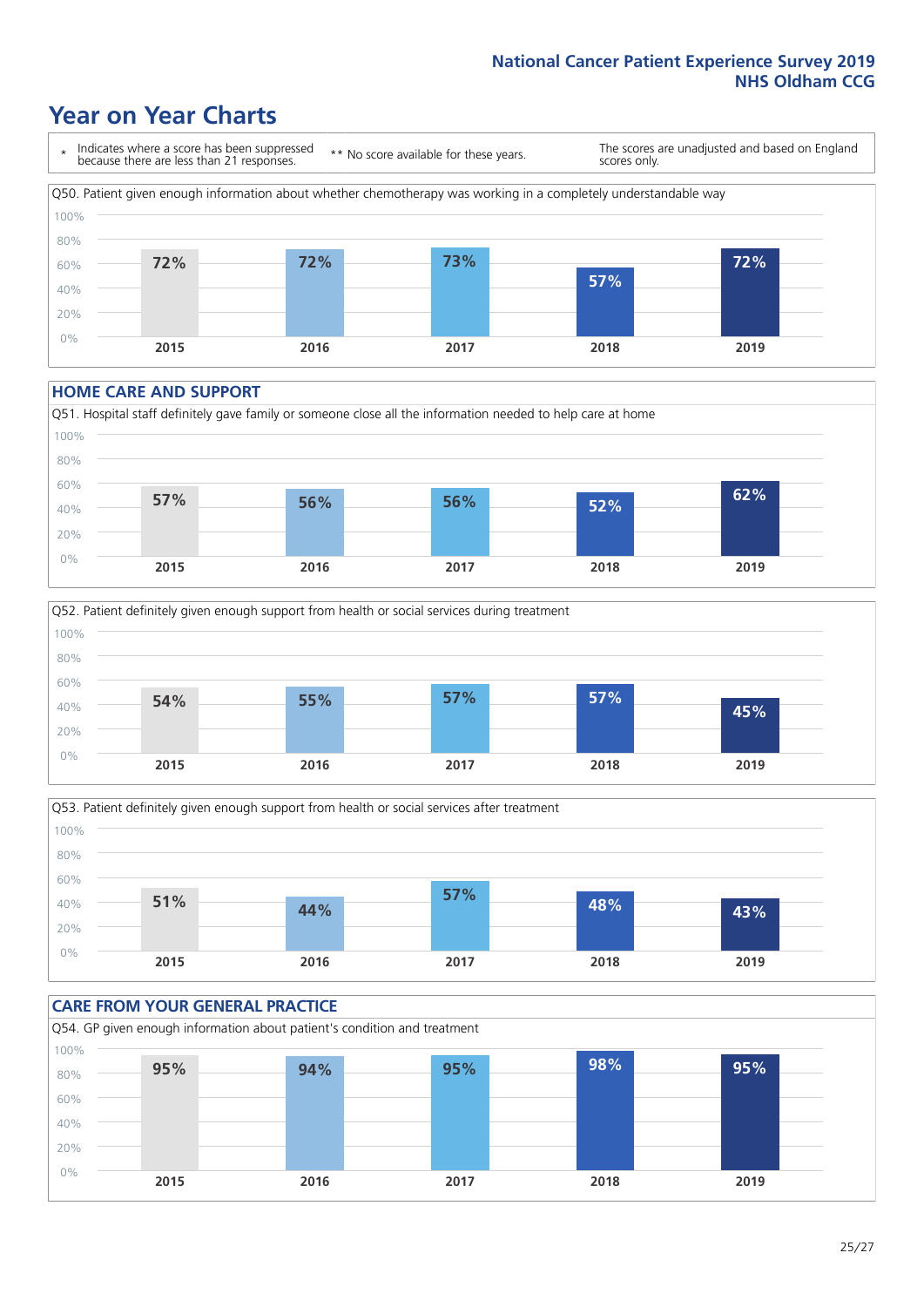### **Year on Year Charts**

\* Indicates where a score has been suppressed because there are less than 21 responses.

\*\* No score available for these years.

The scores are unadjusted and based on England scores only.



#### **YOUR OVERALL NHS CARE**







Q59. Patient felt length of time for attending clinics and appointments for cancer was about right